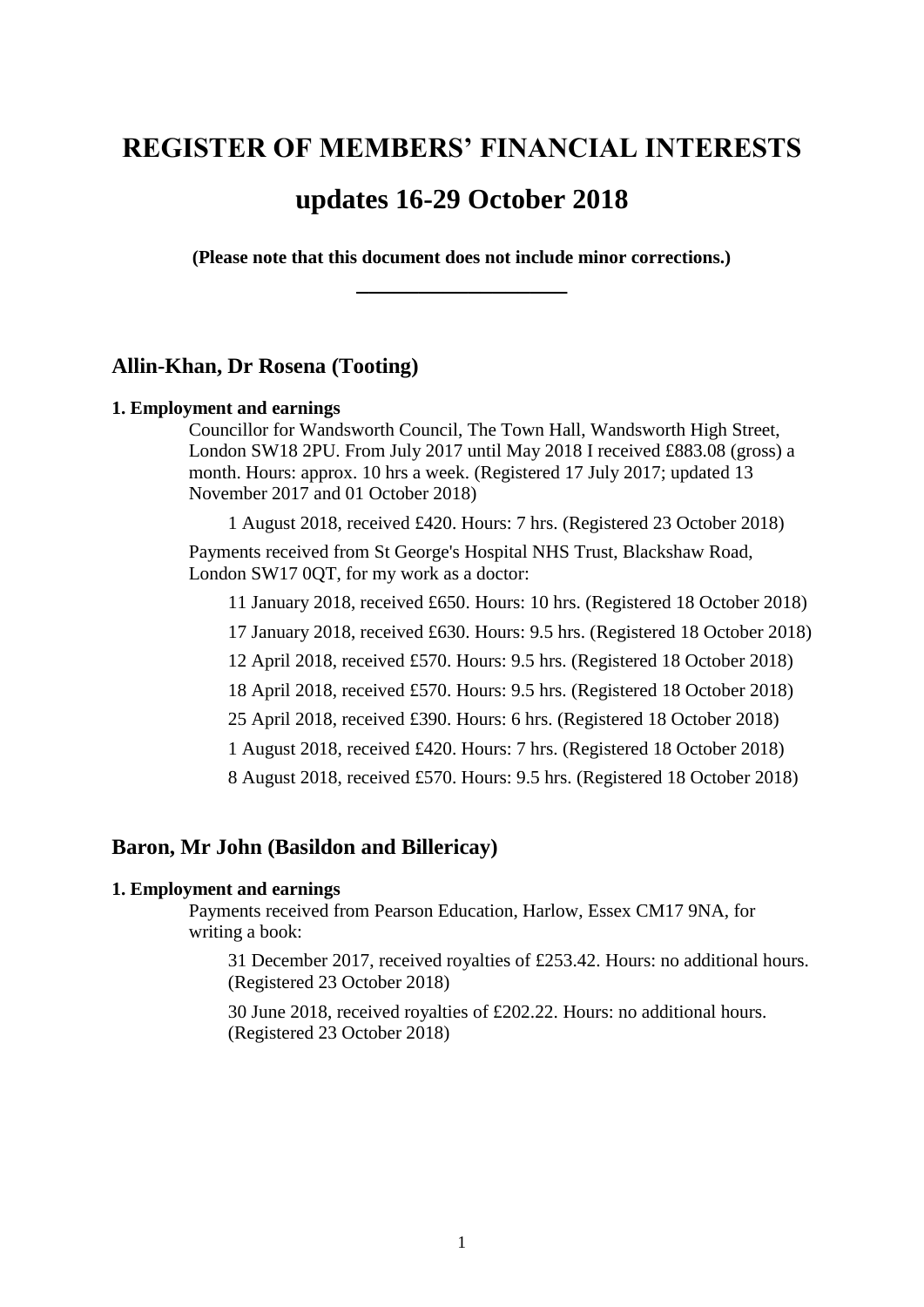## **Bercow, John (Buckingham)**

### **3. Gifts, benefits and hospitality from UK sources**

Name of donor: Frank Warren Address of donor: private Amount of donation, or nature and value if donation in kind: Two tickets for a football match on 22 October 2018, with associated hospitality; total value £340 Date received: 22 October 2018 Date accepted: 22 October 2018 Donor status: individual (Registered 24 October 2018)

## **Beresford, Sir Paul (Mole Valley)**

#### **8. Miscellaneous**

From October 2018, director of ERIBI holdings which intends to undertake rehabilitation works in Libya. (Registered 18 October 2018)

## **Blunt, Crispin (Reigate)**

## **4. Visits outside the UK**

Name of Donor: Forward Thinking

Address of donor: The Griffin Building, 83 Clerkenwell Road, London EC1R 5AR Estimate of the probable value, or amount of any donation: accommodation, flights and taxis with a total value of £1,893

Destination of visit: New York City, USA

Dates of visit: 22-25 September 2018

Purpose of visit: to attend a conference of the Helsinki dialogue process in the sidelines of the United Nations General Assembly. (Registered 19 October 2018)

Name of donor: (1) Kamal Exchange Company; (2) Government of the Hashemite Kingdom of Jordan;

Address of donor: (1) Al -Shareef Naser Bin Jameel Street, Bldg. 157 Near Sport City Circle, Amman, Jordan. (2) Royal Court, Raghadan, Amman, Jordan; Estimate of the probable value, or amount of any donation: for me and a researcher, (1) flights to and from Jordan costing a total of £3,730 and (2) accommodation costing a total of £568.88.

Destination of visit: Amman, Jordan

Dates of visit: 18-21 September 2018

Purpose of visit: to examine the current political, security and economic situation of Jordan and assess the implications for the United Kingdom. (Registered 22 October 2018)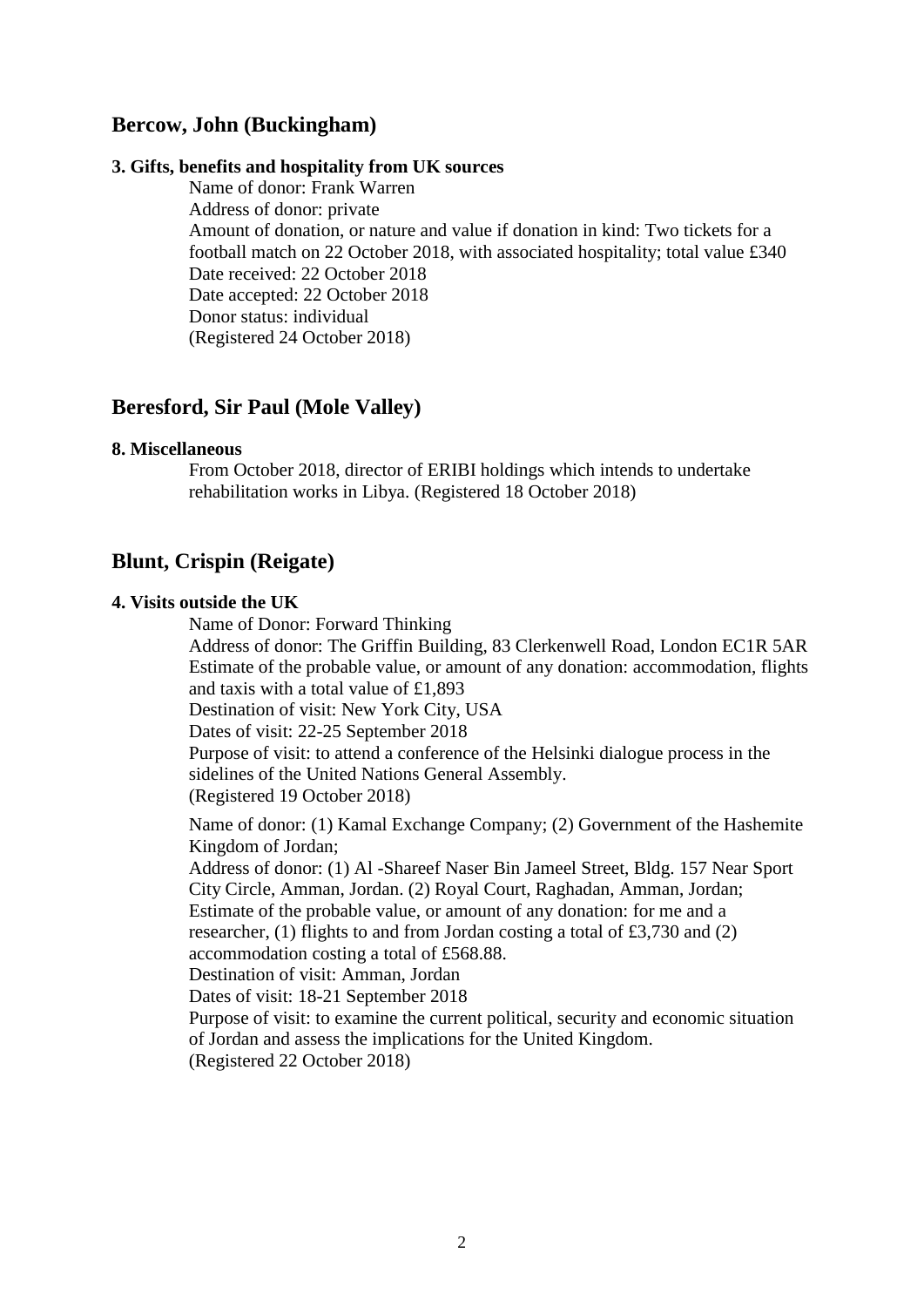## **Bradley, Ben (Mansfield)**

#### **2. (b) Any other support not included in Category 2(a)**

Name of donor: CTF Partners Ltd Address of donor: Sixth Floor, 7 Old Park Lane, London W1K 1QR Amount of donation, or nature and value if donation in kind: £26,000 Date received: 24 September 2018 Date accepted: 26 September 2018 Donor status: company, registration 07196537 (Registered 10 October 2018; updated 29 October 2018)

## **Bradley, Karen (Staffordshire Moorlands)**

#### **3. Gifts, benefits and hospitality from UK sources**

Name of donor: NFL International Ltd Address of donor: 8th floor, 30 Panton St, London SW1Y 4AJ Amount of donation, or nature and value if donation in kind: Four tickets to a match at Wembley, to a value of £624 Date received: 21 October 2018 Date accepted: 21 October 2018 Donor status: company, registration 02777555 (Registered 23 October 2018)

## **Brady, Sir Graham (Altrincham and Sale West)**

### **3. Gifts, benefits and hospitality from UK sources**

Name of donor: Centre for Policy Studies Address of donor: 57 Tufton Street, London SW1P 3QL Amount of donation, or nature and value if donation in kind: three nights' hotel accommodation during Conservative Party Conference, from 30 September to 3 October 2018, value £792 Date received: 30 September - 2 October 2018 Date accepted: 30 September 2018 Donor status: company, registration 1174651 (Registered 23 October 2018)

#### **4. Visits outside the UK**

Name of donor: House of Representatives, Republic of Cyprus Address of donor: CY-1402, Lefkosia, Cyprus Estimate of the probable value (or amount of any donation): Transport, accommodation and meals, with a value of £417 Destination of visit: Republic of Cyprus Dates of visit: 16 - 19 September 2018 Purpose of visit: UK Conservative Friends of Cyprus Parliamentary Delegation to examine the Cyprus Problem. (Registered 17 October 2018)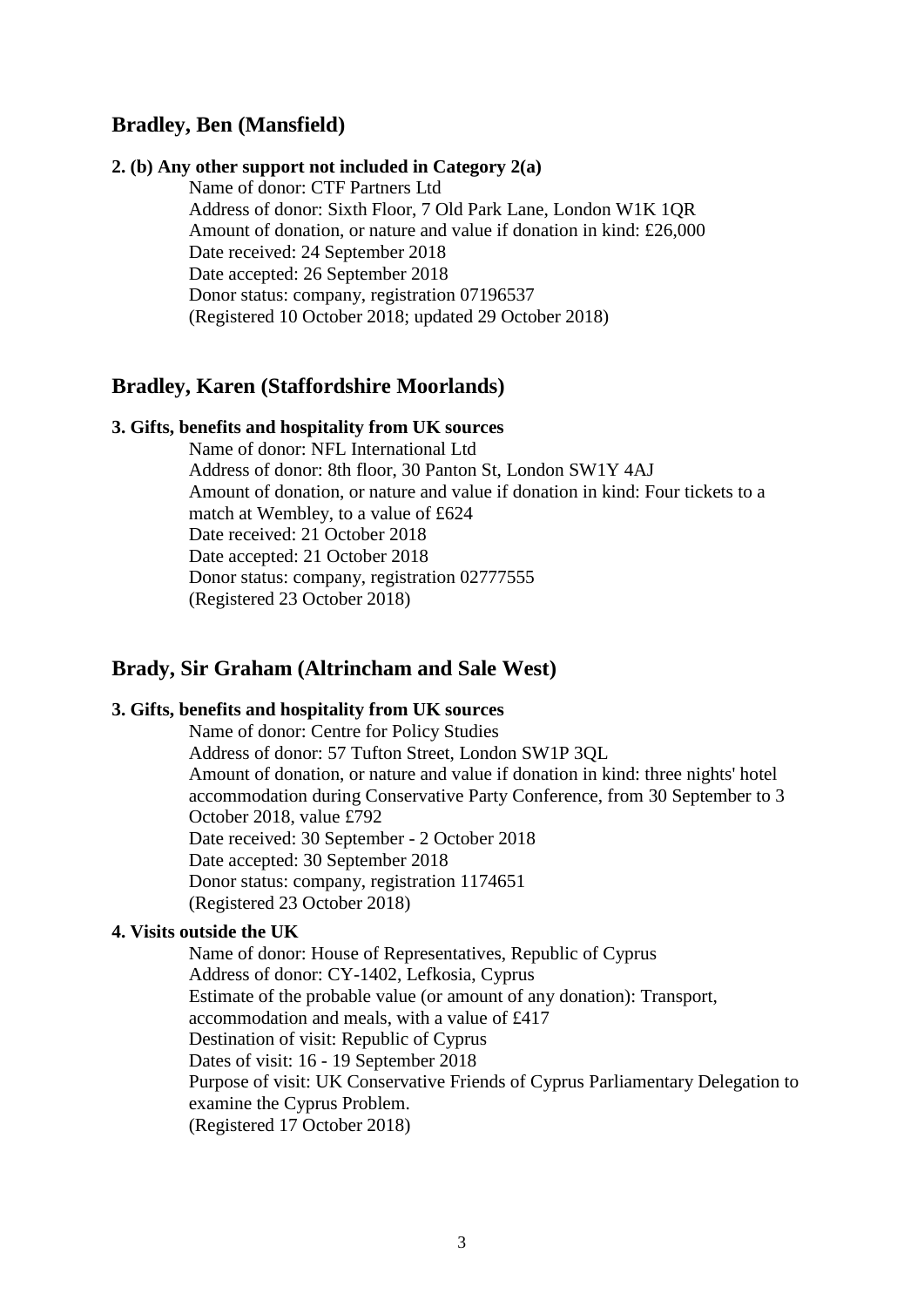## **Bridgen, Andrew (North West Leicestershire)**

#### **1. Employment and earnings**

Payments from News UK and Ireland Ltd, 1 London Bridge Street, London SE1 9GF:

17 October 2018, received £150 for a Talk Radio interview. Hours: 3 hrs. (Registered 19 October 2018)

£150 expected for a Talk Radio interview on 1 October 2018. Hours: 3 hrs. (Registered 19 October 2018)

### **Brine, Steve (Winchester)**

#### **4. Visits outside the UK**

Name of donor: Sky UK Ltd Address of donor: Grant Way, Isleworth TW7 5QD Estimate of the probable value (or amount of any donation): Ticket to the Ryder Cup Golf, plus hospitality, travel to and accommodation in Paris, total value £2,000 Destination of visit: Paris Dates of visit: 27-28 September 2018 Purpose of visit: To attend the Ryder Cup. (Registered 16 October 2018)

## **Bruce, Fiona (Congleton)**

#### **1. Employment and earnings**

Fiona Bruce and Co LLP; solicitors practice. Address: Justice House, 3 Grappenhall Rd, Stockton Heath, Warrington WA4 2AH. Consultancy fees received:

30 September 2018, received £5,000. Hours: 20 hrs. (Registered 26 October 2018)

## **Cairns, Alun (Vale of Glamorgan)**

#### **2. (b) Any other support not included in Category 2(a)**

Name of donor: Duncan Barber Address of donor: private Amount of donation, or nature and value if donation in kind: £2,000 to my campaign fund Date received: 5 September 2018 Date accepted: 10 October 2018 Donor status: individual (Registered 23 October 2018)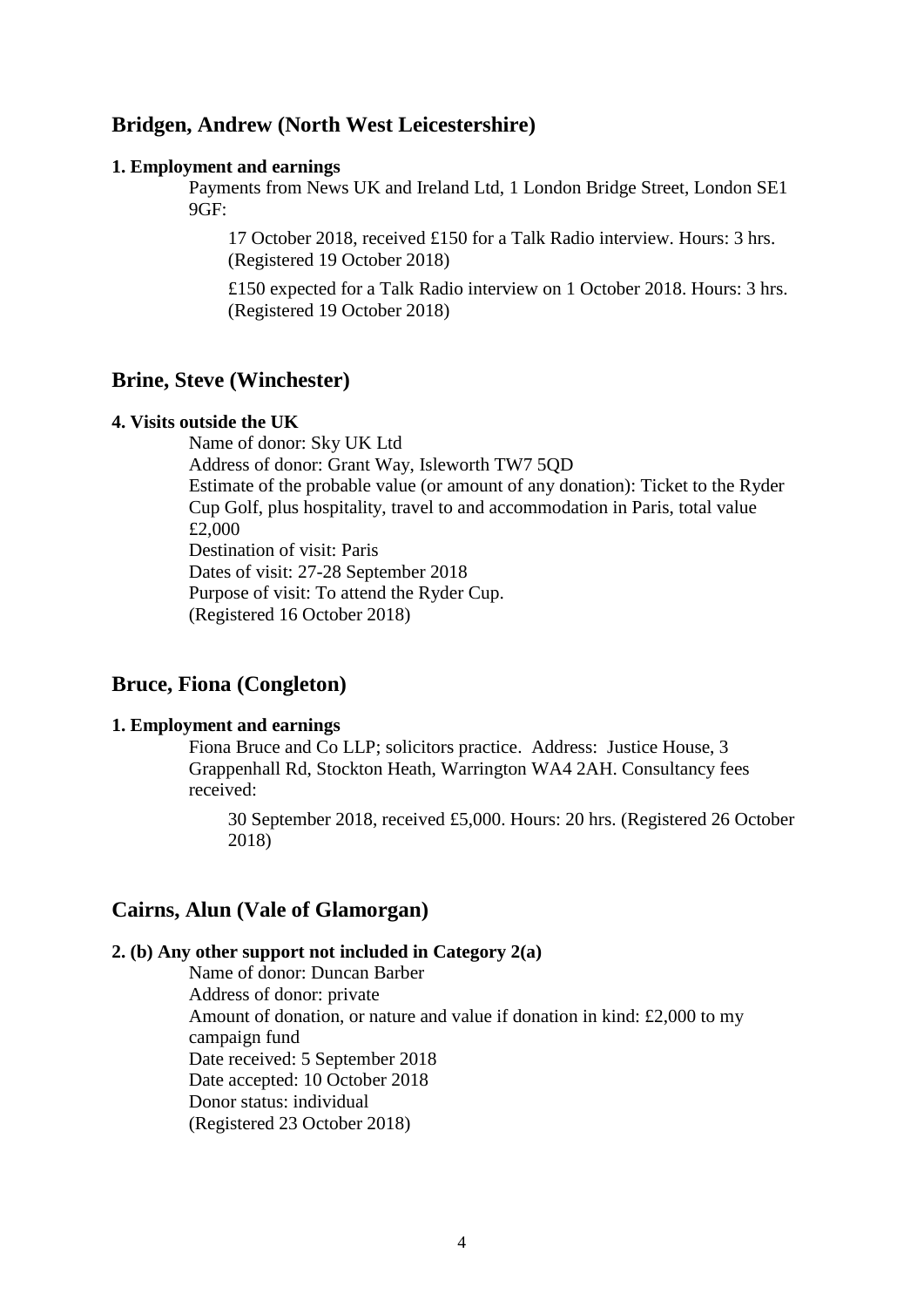Name of donor: Mark Pennick Address of donor: private Amount of donation, or nature and value if donation in kind: £5,000 to my campaign fund Date received: 10 October 2018 Date accepted: 10 October 2018 Donor status: individual (Registered 23 October 2018)

## **Cameron, Dr Lisa (East Kilbride, Strathaven and Lesmahagow)**

#### **4. Visits outside the UK**

Name of donor: The Antisemitism Policy Trust Address of donor: BM 5369, London WC1N 3XX Estimate of the probable value (or amount of any donation): Economy flight and travels costs £1,083; accommodation and food £835; total £1,918 Destination of visit: Washington and New York Dates of visit: 12-14 September 2018 Purpose of visit: Delegation of MPs with the APPG Against Antisemitism for meetings with officials about antisemitism. (Registered 29 October 2018)

## **Chalk, Alex (Cheltenham)**

#### **1. Employment and earnings**

Payments from the Crown Prosecution Service, 4-5 South Parade, Wakefield WF1 1LR, for legal services:

27 September 2018, received £1,162. Hours: 10 hrs. (Registered 23 October 2018)

2 October 2018, received £392. Hours: 12 hrs. (Registered 23 October 2018)

## **Clarke, Mr Kenneth (Rushcliffe)**

#### **1. Employment and earnings**

Payments received via Speakers Corner (London) Ltd, Unit 31, Highbury Studios, 10 Hornsey Street, London N7 8EL:

Payments received via Jeremy Lee Associates Ltd., 14 Berners Street, London W1T 3LJ:

Payment of £8,000 plus VAT expected for participation in a stage interview and Q&As from the audience at the 2018 International Bar Association Annual Conference at the Roma Convention Centre La Nuvola, Rome, Italy on 8 October 2018. Payer: International Bar Association, Head Office, 10 St Bridge Street, London EC4A 4AD. Hours (including preparation time and travel): 48 hrs. Travel and one night's accommodation also provided by the payer. (Registered 22 October 2018)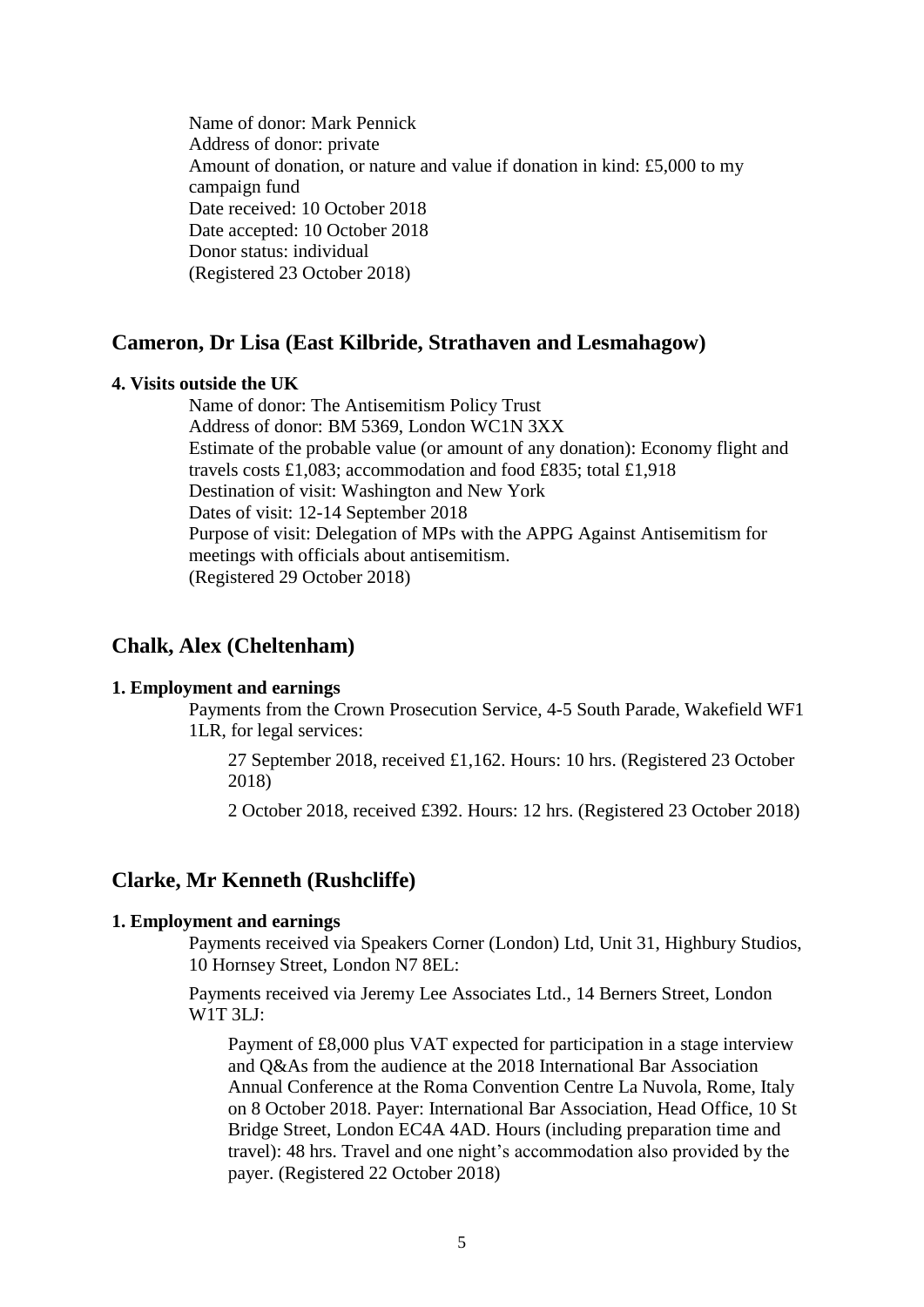## **Clifton-Brown, Sir Geoffrey (The Cotswolds)**

#### **1. Employment and earnings**

Partner in East Beckham partnership, engaged in arable farming in Norfolk. I have the use of a car belonging to the partnership. (Updated 19 March 2014)

30 September 2018, I drew £19,301.77 in respect of 1 October 2017 to 30 September 2018. Hours: 236 hrs. (Registered 22 October 2018)

### **Coffey, Dr Thérèse (Suffolk Coastal)**

#### **2. (b) Any other support not included in Category 2(a)**

Name of donor: Catholic Bishops' Conference of England and Wales Address of donor: 39 Eccleston Square, London SW1V 1BX Amount of donation or nature and value if donation in kind: an intern in my parliamentary office for 10 months: October 2018 – July 2019, an educational allowance of £5,546 paid directly to the intern, and accommodation provided for the intern, valued at £6,720 Date of receipt: 8 October 2018 Date of acceptance: 8 October 2018 Donor status: unincorporated association (Registered 24 October 2018)

## **Cox, Mr Geoffrey (Torridge and West Devon)**

## **1. Employment and earnings**

Payments from Bachubhai Munim & Co Advocates & Solicitors, 312, Tulsiani Chambers, Nariman Point, Mumbai 400 021:

15 October 2018, received £51,843.59 (no VAT) for work undertaken between 1 December 2017 and 9 July 2018. Hours: 100 hrs. (Registered 24 October 2018)

28 September 2018, received £425 from Harley Solicitors, of 64 Harley St, London W1G 7HB, for work undertaken between 22 and 24 September 2015. Hours: 1 hr. (Registered 24 October 2018)

## **Cruddas, Jon (Dagenham and Rainham)**

### **1. Employment and earnings**

Payments from ComRes, Four Millbank, London SW1P 3JA, for opinion surveys. All fees donated to charity:

Received on 23 July 2018, payment of £75. Hours: 30 mins. (Registered 17 October 2018)

Received on 27 August 2018, payment of £75. Hours: 30 mins. (Registered 17 October 2018)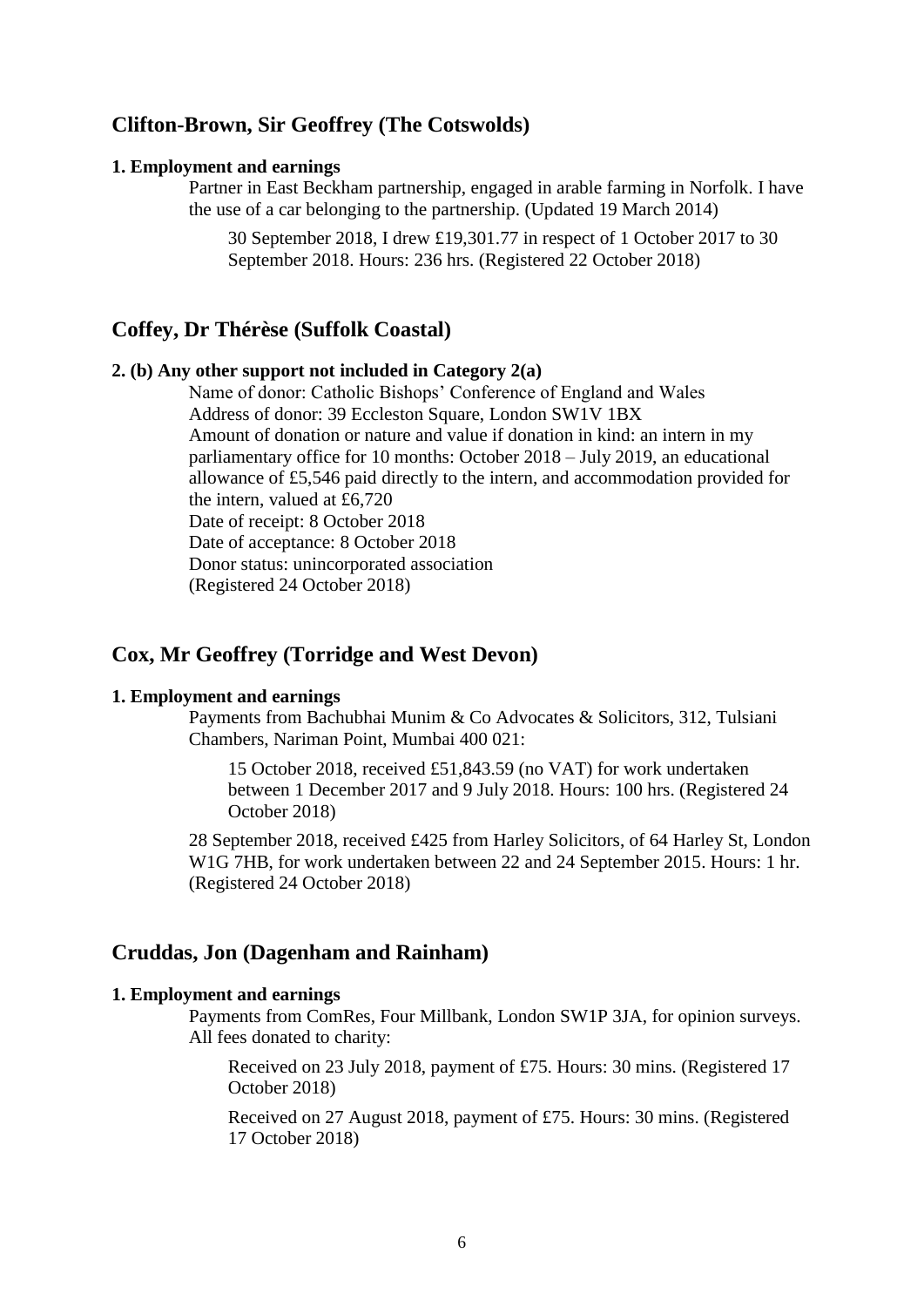Payment from Ipsos MORI, 79-81 Borough Rd London SE1 1FY, for opinion surveys. All fees donated to charity:

Received on 1 October 2018, payment of £60. Hours: 30 mins. (Registered 17 October 2018)

Payment from YouGov plc, 50 Featherstone Street, London EC1V 8RT, for opinion surveys. All fees donated to charity:

Received on 30 July 2018, payment of £100. Hours: 1 hr. (Registered 17 October 2018)

Received on 28 August 2018, payment of £60. Hours: 30 mins. (Registered 17 October 2018)

From September 2017, Adjunct Associate Professor in British Government and Politics at Richmond University (the American International University in London), for one semester. Address: Queen's Road Richmond-upon-Thames TW10 6JP.

25 September 2018, received £410.64. Hours: 5 hrs. (Registered 17 October 2018)

## **Davis, Mr David (Haltemprice and Howden)**

### **4. Visits outside the UK**

Name of donor: CTF Partners Ltd Address of donor: 6th Floor, 7 Old Park lane, London W1K 1QR Estimate of the probable value (or amount of any donation): Flights £532.50 and hotel £220.50, total value £753 Destination of visit: Munich, Germany Dates of visit: 19-20 September 2018 Purpose of visit: To deliver speech to a think tank, the Hanns Seidel Foundation. (Registered 17 October 2018)

## **Debbonaire, Thangam (Bristol West)**

#### **1. Employment and earnings**

Payments from YouGov, 50 Featherstone Street, London EC1Y 8RT, for completing surveys:

16 October 2018, received £100. Hours: 25 mins. (Registered 16 October 2018)

## **Duncan Smith, Mr Iain (Chingford and Woodford Green)**

### **1. Employment and earnings**

Payments for articles in the Sun Newspaper, from News UK and Ireland, 1 London Bridge Street, London SE1 9GF:

17 October 2018, received £400 for an article. Hours: 4 hrs. (Registered 22 October 2018)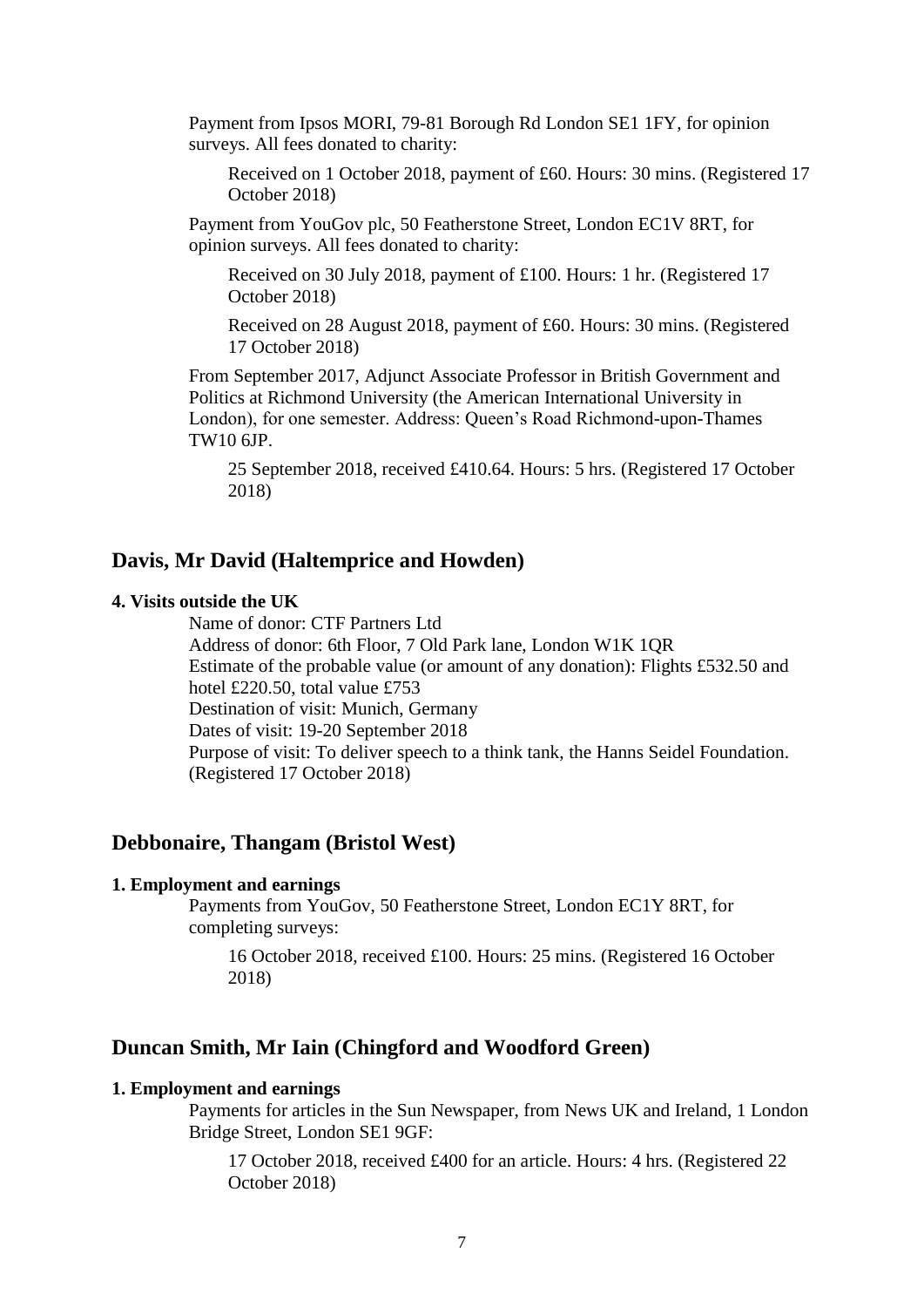12 October 2018, received £5,000 from Last Word UK Ltd, Fleet House, First Floor, 59-61 Clerkenwell Road, London EC1M SLA, for giving a speech at a conference on 28 September 2018. Hours: 4 hrs. (Registered 22 October 2018)

15 October 2018, received £5,000 from PineBridge Investments Europe Ltd, Exchequer Court, 33 St Mary Axe, London EC3A 8AA, for giving a speech at a conference on 13 September 2018. Hours: 4 hrs. (Registered 22 October 2018)

## **Flint, Caroline (Don Valley)**

### **1. Employment and earnings**

Payments from the BBC, New Broadcasting House, Portland Place, London W1A 1AA:

20 October 2018, received £350 for appearance on This Week on 18 October June 2018. Hours: 3 hrs. (Registered 29 October 2018)

## **Furniss, Gill (Sheffield, Brightside and Hillsborough)**

#### **1. Employment and earnings**

Payments from YouGov, 50 Featherstone Street, London EC1Y 8RT, for completing opinion surveys. All payments donated to South Yorkshire Community Foundation:

10 January 2018, received £30. Hours: 30 mins. (Registered 23 October 2018)

15 February 2018, received £60. Hours: 1 hr. (Registered 23 October 2018)

4 June 2018, received £70. Hours: 1 hr. (Registered 23 October 2018)

25 July 2018, received £100. Hours: 2 hrs. (Registered 23 October 2018)

20 September 2018, received £60. Hours: 1 hr. (Registered 23 October 2018)

20 September 2018, received £60. Hours: 1 hr. (Registered 23 October 2018)

### **Fysh, Mr Marcus (Yeovil)**

#### **4. Visits outside the UK**

Name of donor: Tito Tettamanti Address of donor: private Estimate of the probable value (or amount of any donation): For my wife and myself, flights and accommodation with a total value of £2,574 Destination of visit: Cap Ferrat Dates of visit: 8-9 September 2018 Purpose of visit: Meeting between politicians, journalists, diplomats and a judge from both UK and Switzerland to discuss the relationship of UK and Switzerland with the EU. (Registered 23 October 2018)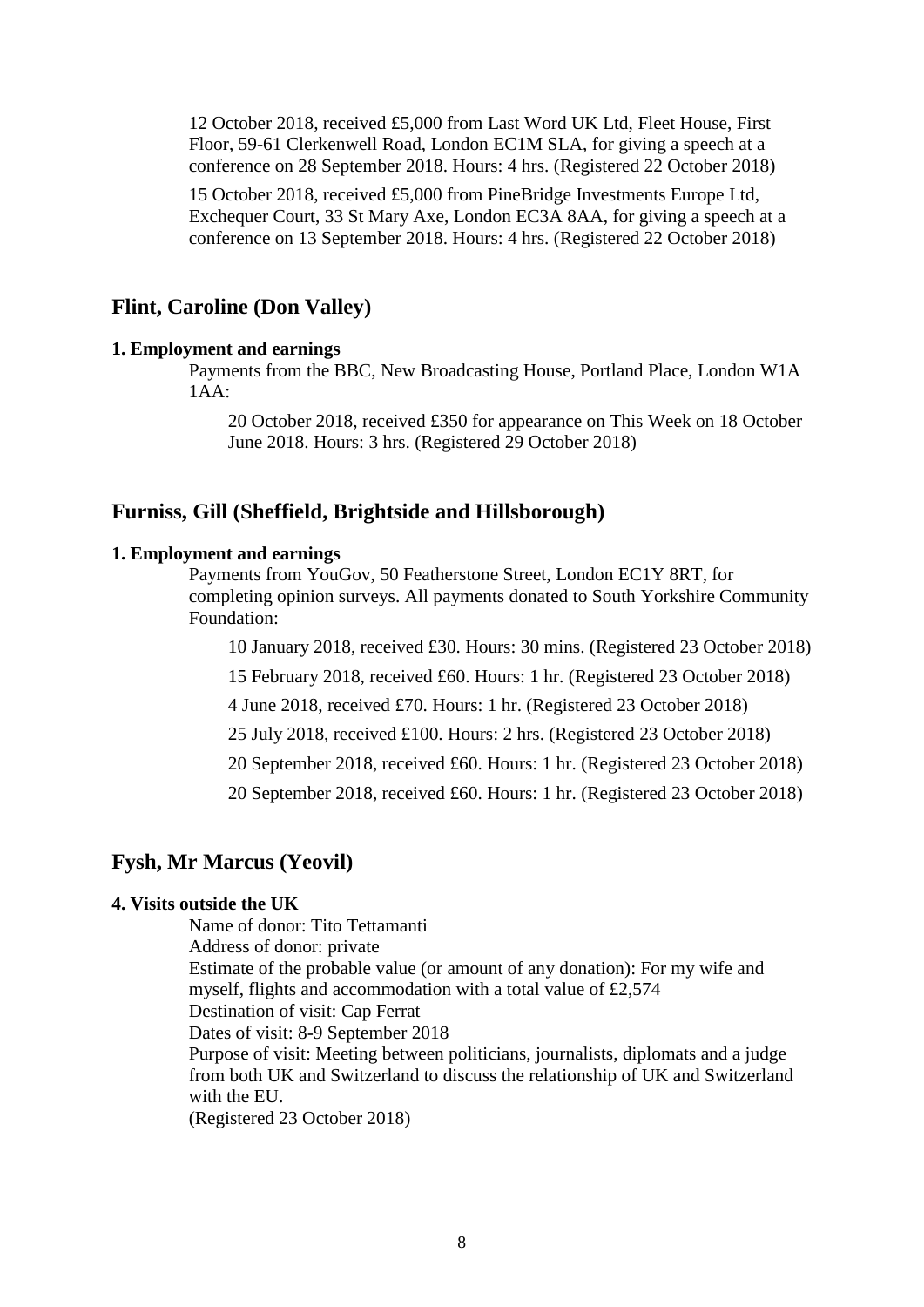## **Gardiner, Barry (Brent North)**

## **2. (a) Support linked to an MP but received by a local party organisation or indirectly via a central party organisation**

Name of donor: Democracy Forum Address of donor: 34 South Molton Street, London W1K 5RG Amount of donation, or nature and value if donation in kind: £1,000 Donor status: company, registration 07046518 (Registered 18 October 2018)

## **Garnier, Mark (Wyre Forest)**

### **4. Visits outside the UK**

Name of donor: Taiwan Ministry of Foreign Affairs Address of donor: 2, Ketagalan Blvd., Zhongzheng Dist., Taipei City 100, Taiwan (R.O.C.) Estimate of the probable value (or amount of any donation): Air travel, accommodation and hospitality with a value of £5,000 Destination of visit: Taiwan Dates of visit: 30 September - 5 October 2018 Purpose of visit: Fact finding visit to Taiwan. (Registered 25 October 2018)

## **Godsiff, Mr Roger (Birmingham, Hall Green)**

## **4. Visits outside the UK**

Name of donor: Election Commission of the Maldives Address of donor: 5th Floor, Ports Complex, Hilaalee Magu, Malé, Rep of Maldives Estimate of the probable value (or amount of any donation): For me and my wife, travel, accommodation and hospitality with a total value of £8,275.66 Destination of visit: Maldives Dates of visit: 21-28 August 2018 Purpose of visit: To observe preparations for the Presidential Election held on 23 September 2018. (Registered 26 October 2018)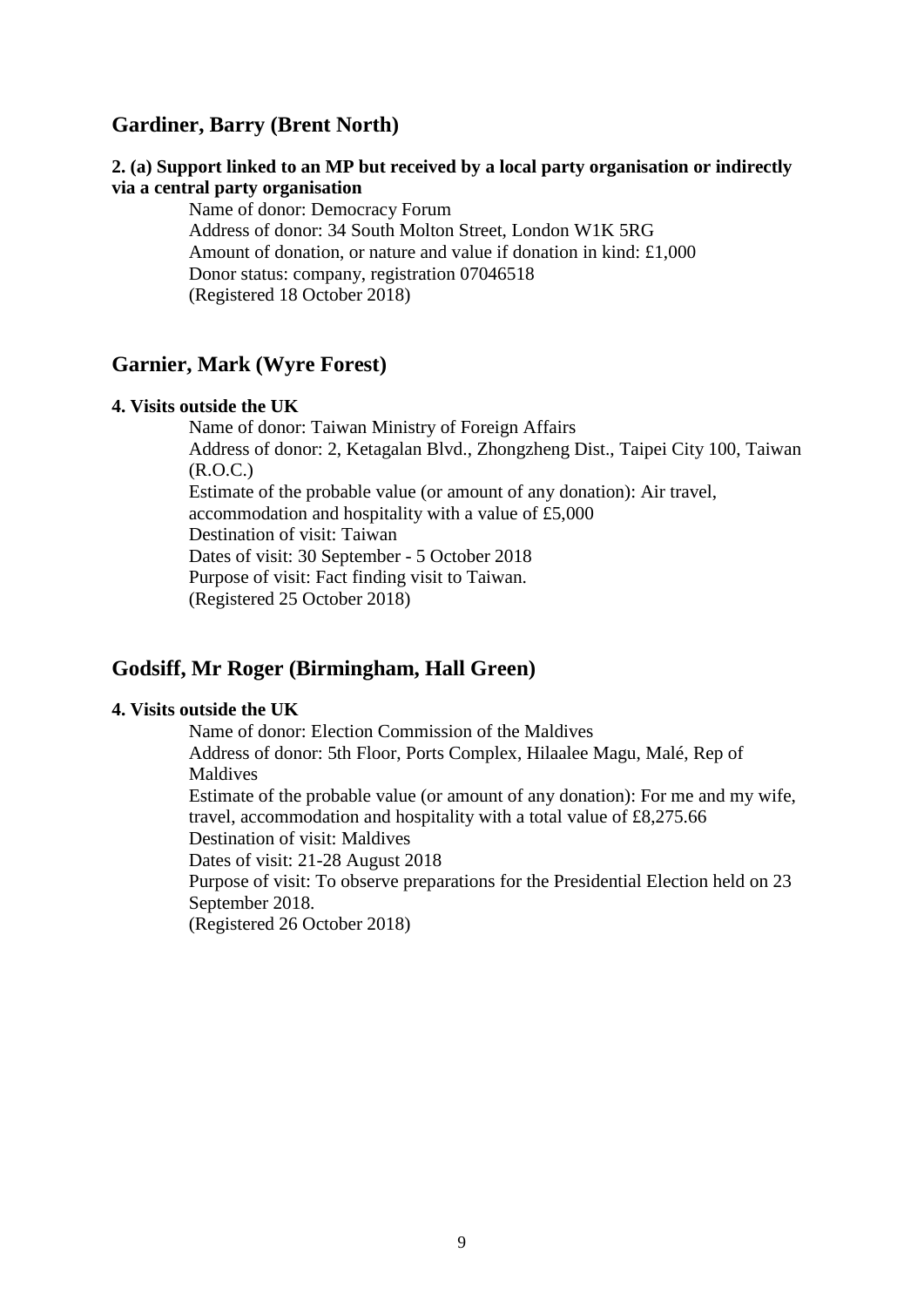## **Grant, Mrs Helen (Maidstone and The Weald)**

#### **3. Gifts, benefits and hospitality from UK sources**

Name of donor: Station Hotel Newcastle Limited (SHNL) trading as Holiday Inn Birmingham City Centre Address of donor: Smallbrook, Queensway, Birmingham B5 4EW Amount of donation, or nature and value if donation in kind: three nights bed and breakfast for two people at the Holiday Inn Birmingham City Centre, value £675. This was received in my capacity as Party Member and Vice Chairman of the Conservative Party. Date received: 30 September - 3 October 2018 Date accepted: 30 September 2018 Donor status: company, registration 1958222 (Registered 23 October 2018)

## **Green, Chris (Bolton West)**

#### **2. (b) Any other support not included in Category 2(a)**

Name of donor: Catholic Bishops' Conference of England and Wales Address of donor: 39 Eccleston Square, London SW1V 1BX Amount of donation, or nature and value if donation in kind: for an intern in my parliamentary office for 10 months: October 2018 – July 2019, an educational allowance of £5,546 paid directly to the intern, and accommodation provided for the intern with a value of £6,720; total £12,266 Date received: 8 October 2018 – 9 July 2019 Date accepted: 8 October 2018 Donor status: unincorporated association (Registered 16 October 2018)

## **Haigh, Louise (Sheffield, Heeley)**

#### **3. Gifts, benefits and hospitality from UK sources**

Name of donor: William Hill Address of donor: 50 Station Road, Wood Green, London N22 7TP Amount of donation, or nature and value if donation in kind: Two tickets to St Leger at Doncaster and associated hospitality, total value £560 Date received: 14 September 2018 Date accepted: 14 September 2018 Donor status: company, registration 04212563 (Registered 12 October 2018; updated 18 October 2018)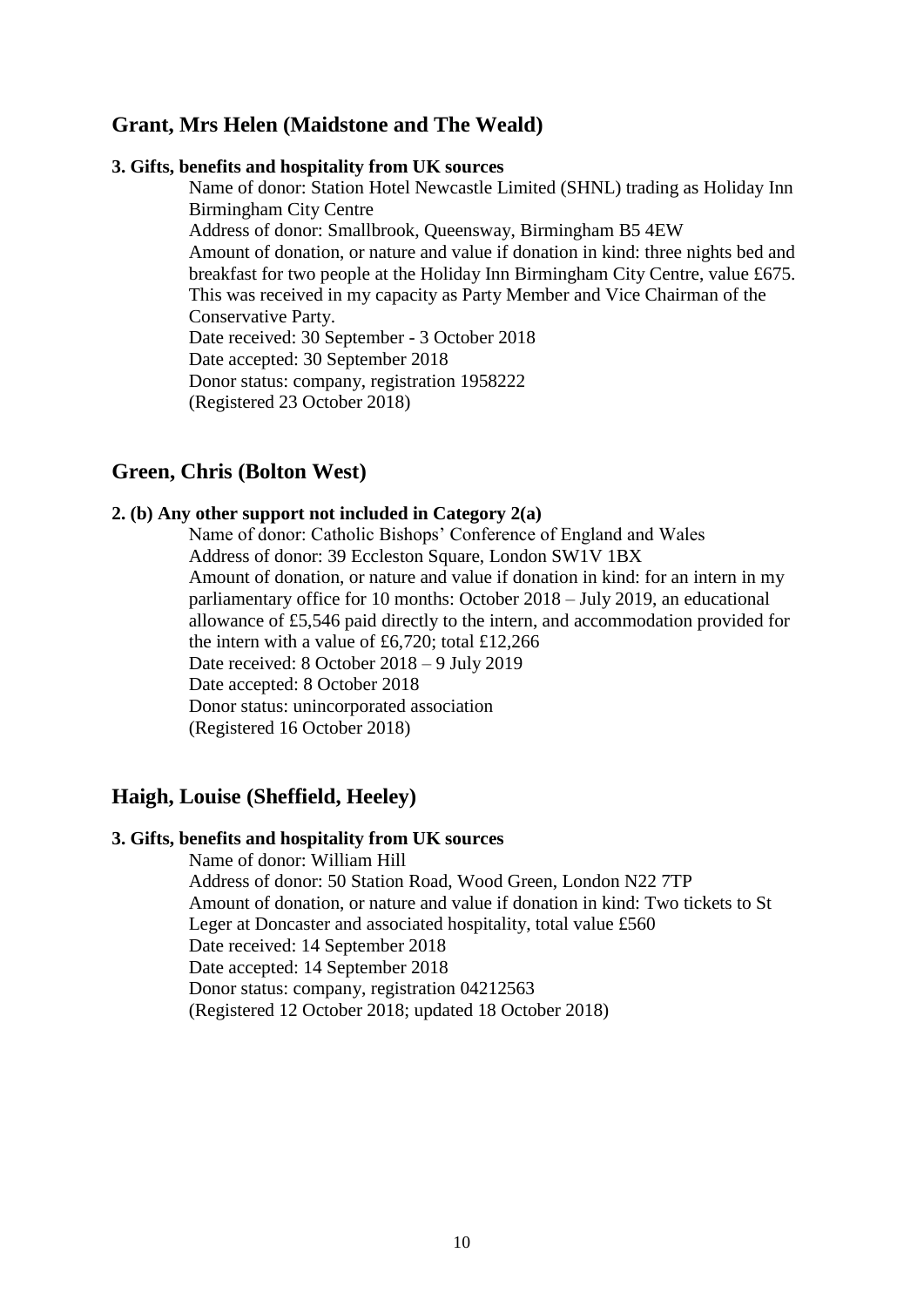## **Halfon, Robert (Harlow)**

#### **2. (b) Any other support not included in Category 2(a)**

Name of donor: SAM Learning

Address of donor: 3rd Floor, 1 Ashley Road, Altrincham, Cheshire WA14 2DT Amount of donation, or nature and value if donation in kind: Apprentice who will be working 3 days a week in my office for 12 months, at a salary of £16,285 Date received: 8 October 2018 - 7 October 2019 Date accepted: 8 October 2018 Donor status: company, registration 02826785 (Registered 23 October 2018)

## **Hands, Greg (Chelsea and Fulham)**

#### **4. Visits outside the UK**

Name of donor: Results UK Address of donor: 31-33 Bondway, London SW8 1SJ Estimate of the probable value (or amount of any donation): Flights hotel, food and transport, total value £2,392.64 Destination of visit: Zambia Dates of visit: 14 - 21 September 2018 Purpose of visit: Investigating the crisis of child-stunting and other development issues in Lusaka and eastern Zambia. (Registered 19 October 2018)

## **Harris, Carolyn (Swansea East)**

#### **2. (b) Any other support not included in Category 2(a)**

Name of donor: Dignity Funerals Ltd Address of donor: 4 King Edwards Court, King Edwards Square, Sutton Coldfield B73 6AP Amount of donation, or nature and value if donation in kind: £1,400 for my Kids Lunch Club Date received: 10 August 2018 Date accepted: 10 August 2018 Donor status: company, registration 00041598 (Registered 26 September 2018; updated 18 October 2018) Name of donor: Dignity Funerals Ltd Address of donor: 4 King Edwards Court, King Edwards Square, Sutton Coldfield B73 6AP Amount of donation, or nature and value if donation in kind: £2,600 for my Kids Lunch Club Date received: 15 October 2018 Date accepted: 15 October 2018 Donor status: company, registration 00041598 (Registered 18 October 2018)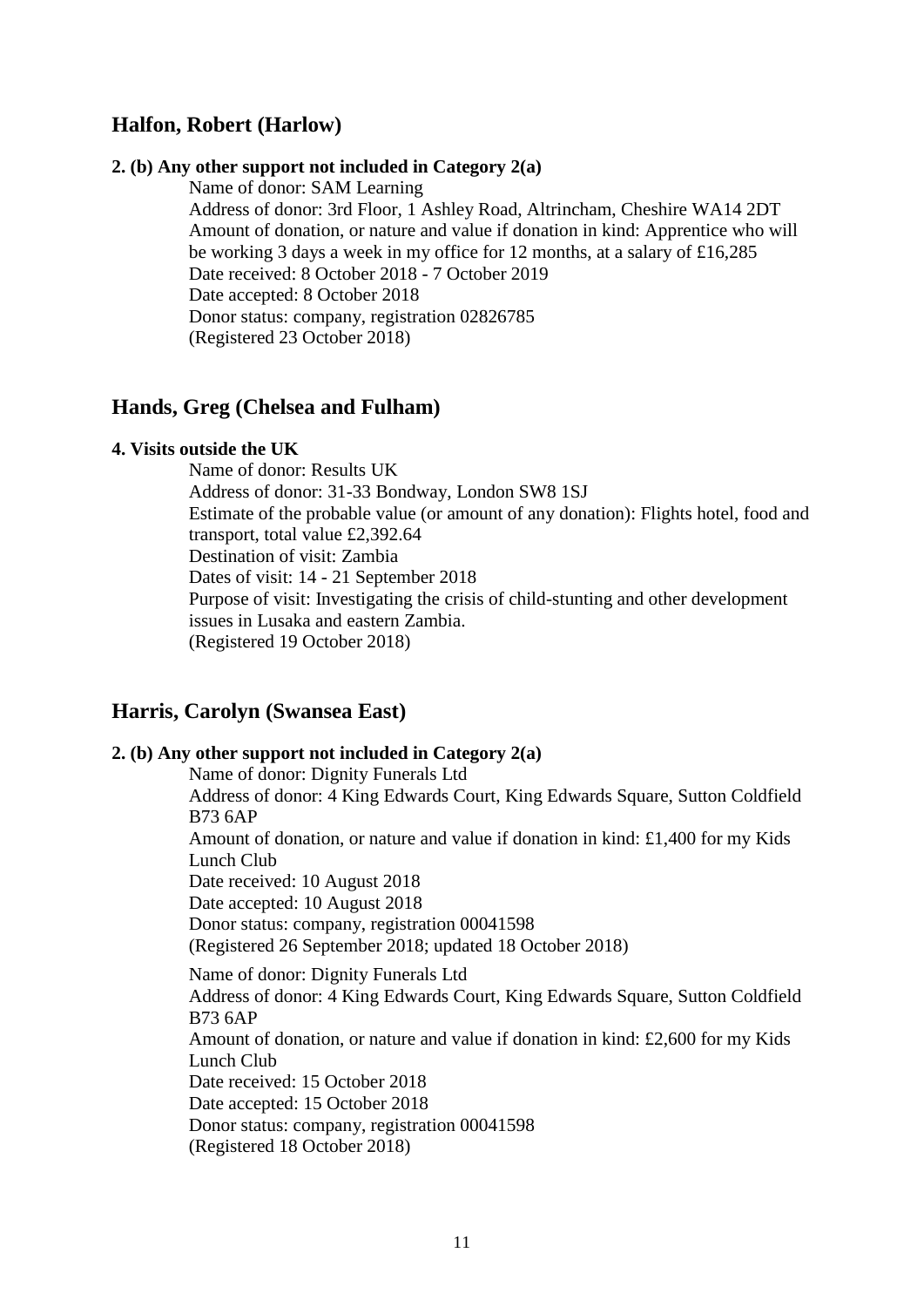## **Harrison, Trudy (Copeland)**

### **2. (a) Support linked to an MP but received by a local party organisation or indirectly via a central party organisation**

Name of donor: Cayzer Trust Company Limited Address of donor: Cayzer House, 30 Buckingham Gate, London SW1E 6NN Amount of donation, or nature and value if donation in kind: £4,250 Donor status: company, registration 4987694 (Registered 25 October 2018)

## **Heappey, James (Wells)**

#### **3. Gifts, benefits and hospitality from UK sources**

Name of donor: GL Events UK Ltd Address of donor: Station Road, Castle Donnington, Derby DE74 2NL Amount of donation or nature and value if donation in kind: two hospitality tickets for the Ryder Cup with a total value of £2,381.94 Date accepted: 28 September 2018 Date received: 28 September 2018 Donor status: company, registration 00392279 (Registered 24 October 2018)

### **Huddleston, Nigel (Mid Worcestershire)**

#### **1. Employment and earnings**

Payments from ComRes, Four Millbank, London SW1P 3JA, for completing surveys:

2 February 2018, received £100. Hours: 1 hr. (Registered 18 October 2018)

14 March 2018, received £75. Hours: 1 hr. (Registered 18 October 2018)

31 May 2018, received £75. Hours: 1 hr. (Registered 18 October 2018)

1 September 2018, received £75. Hours: 1 hr. (Registered 22 October 2018)

### **Huq, Dr Rupa (Ealing Central and Acton)**

#### **1. Employment and earnings**

Payments from Cumberlege Eden and Partners Ltd, Snells Cottage, The Green, Newick, Lewes BN8 4LA, for contributing to training sessions:

10 October 2018, received £350. Hours: 3.5 hrs. (Registered 17 October 2018)

11 August 2018, received £186.41 from Guardian News & Media, Kings Place, 90 York Way, London N1 9GU, for a newspaper article. Hours: 2.5 hrs. (Registered 29 October 2018)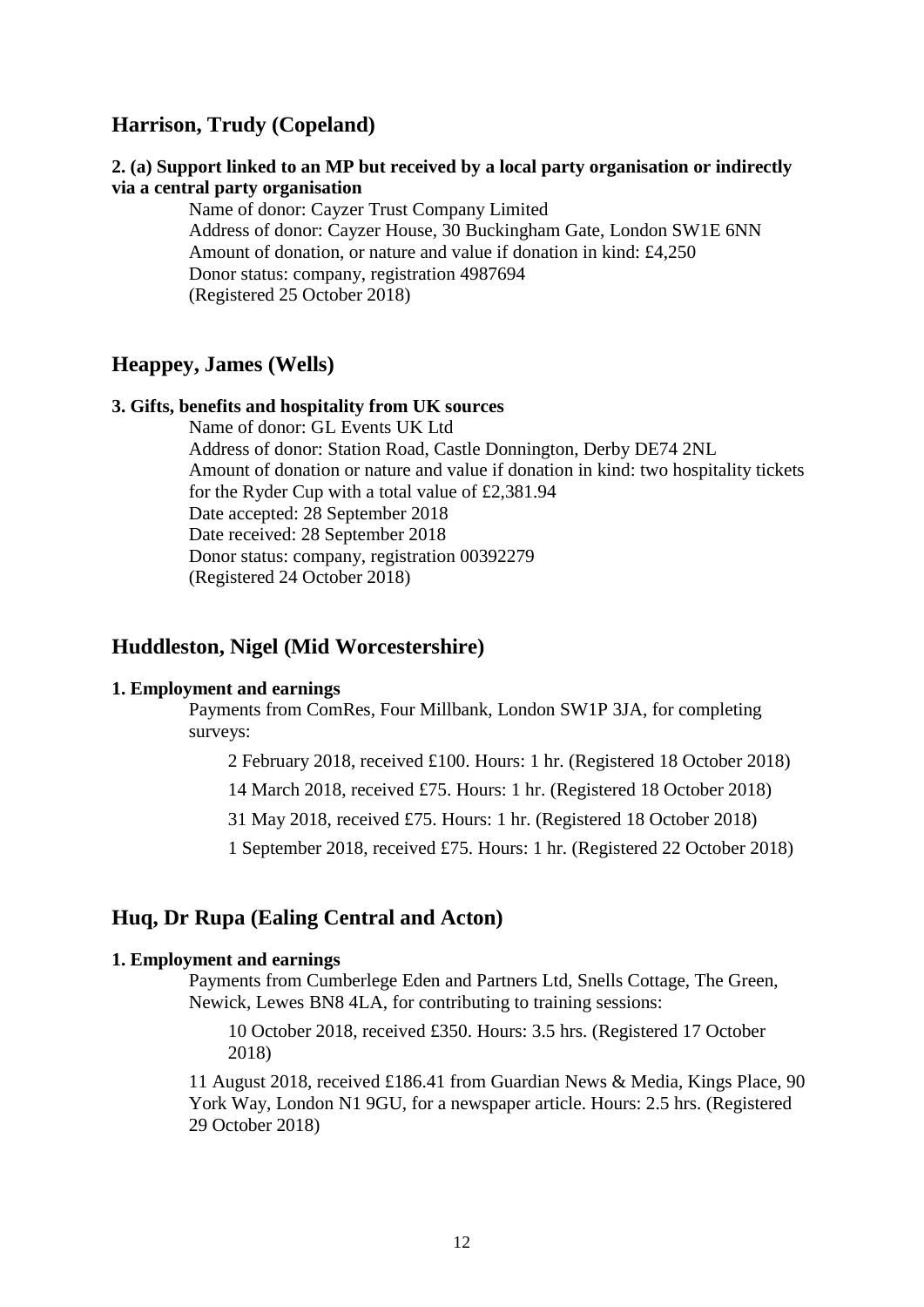## **Jarvis, Dan (Barnsley Central)**

#### **1. Employment and earnings**

Payments from ComRes, 4 Millbank, London SW1P 3JA. Unless otherwise stated, these payments help meet the costs of my office and support my work as a Member of Parliament.

28 September 2018, received £75 for completion of a survey on 5 July 2018. Hours: 20 mins. (Registered 25 October 2018)

### **2. (b) Any other support not included in Category 2(a)**

Name of donor: Peter Hearn Address of donor: private Amount of donation, or nature and value if donation in kind: £12,500 Date received: 2 October 2018 Date accepted: 2 October 2018 Donor status: individual (Registered 25 October 2018)

## **Johnson, Boris (Uxbridge and South Ruislip)**

## **2. (b) Any other support not included in Category 2(a)**

Name of donor: Jon Wood Address of donor: private Amount of donation, or nature and value if donation in kind: £50,000 for office and staffing costs Date received: 1 October 2018 Date accepted: 1 October 2018 Donor status: individual (Registered 17 October 2018)

### **4. Visits outside the UK**

Name of donor: Kingdom of Saudi Arabia Ministry of Foreign Affairs Address of donor: PO Box 55937, Riyadh 11544 Estimate of the probable value (or amount of any donation): Travel, food and accommodation, estimated value of £14,000 Destination of visit: Jeddah, Saudi Arabia Dates of visit: 19 – 21 September 2018 Purpose of visit: Meeting with regional figures to promote education for women and girls. (Registered 17 October 2018)

## **Keeley, Barbara (Worsley and Eccles South)**

#### **1. Employment and earnings**

Fees from YouGov, 50 Featherstone Street, London EC1Y 8RT, for responding to online surveys:

23 October 2018, fee of £70 donated to my local party. Hours: 45 mins. (Registered 26 October 2018)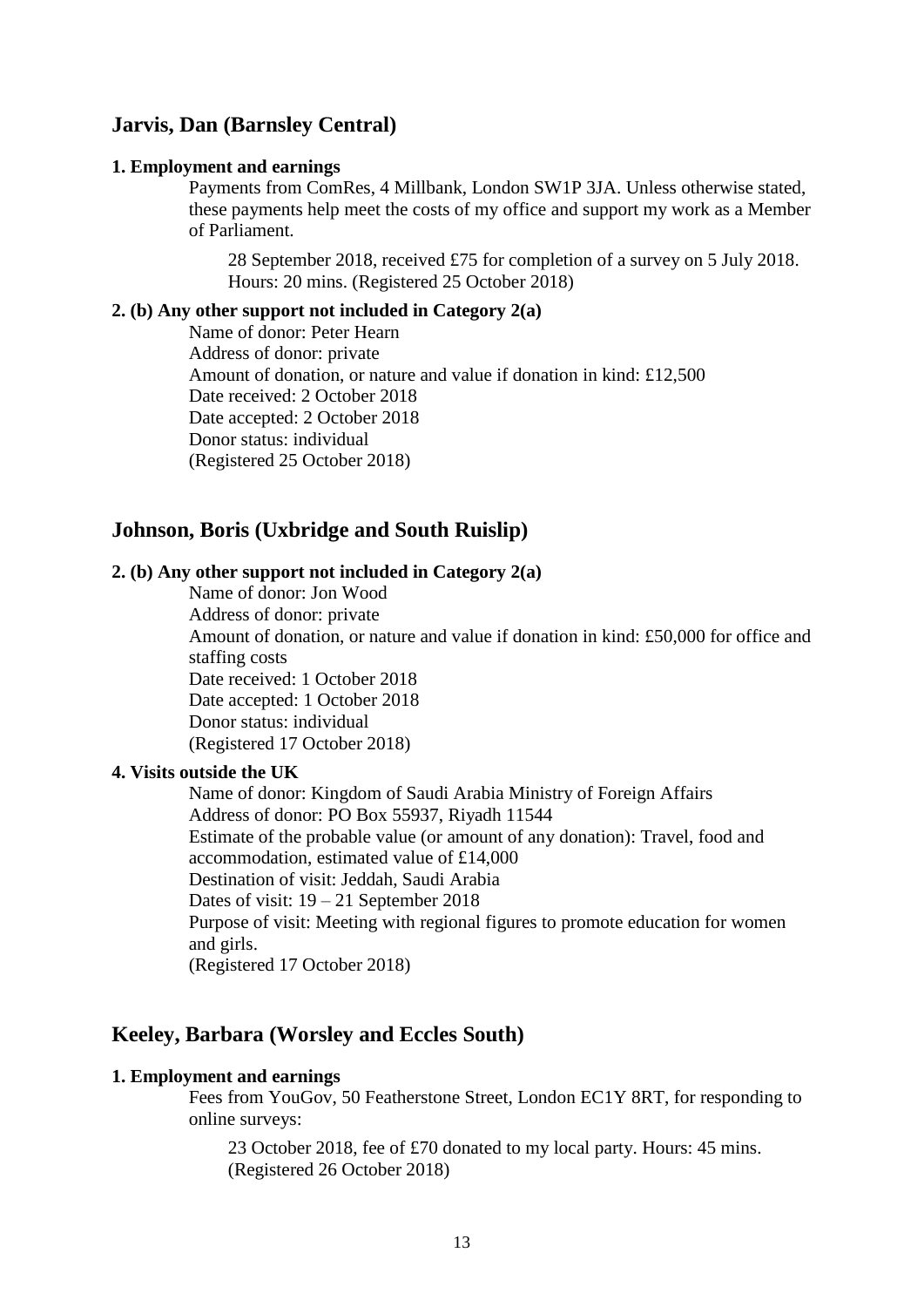## **Kendall, Liz (Leicester West)**

#### **1. Employment and earnings**

Payments from the BBC, Broadcasting House, Portland Place, London W1A 1AA, for appearing on the programme 'This Week':

24 October 2018, received £350 for an appearance on 11 October 2018. Hours: 1 hr. (Registered 29 October 2018)

## **Kwarteng, Kwasi (Spelthorne)**

#### **1. Employment and earnings**

15 October 2018, received £500 from the Cliveden Literary Festival, London & Regional Properties Ltd, 55 Baker Street, London W1U 8EW, for participation in the festival. Hours: 10 hrs. (Registered 18 October 2018)

## **Lamb, Norman (North Norfolk)**

#### **4. Visits outside the UK**

Name of donor: RI International

Address of donor: 2701 N. 16th Street, Suite 316, Phoenix, AZ 85006 Estimate of the probable value (or amount of any donation): Flights and other travel expenses, hotel and food to a value of £654.45 Destination of visit: Rotterdam, Netherlands Dates of visit: 2-3 September 2018 Purpose of visit: To speak at the 4th International Zero Suicide in Healthcare Summit.

(Registered 23 October 2018)

## **Law, Chris (Dundee West)**

#### **4. Visits outside the UK**

Name of donor: The Office of Tibet, London

Address of donor: 1 Culworth Street, London NW8 7AF

Estimate of the probable value (or amount of any donation): International airfare £555.91; Indian visa fee £81.84; domestic airfare and accommodation £326; total £963.75

Destination of visit: Dharamsala

Dates of visit: 25-29 September 2018

Purpose of visit: Visit to Central Tibetan Administration headquarters, for meeting with political leaders including the President, Cabinet Members, Parliamentarians and Speaker of the Tibetan Parliament in Exile, as well as visits to cultural institutions and meetings with NGOs.

(Registered 17 October 2018)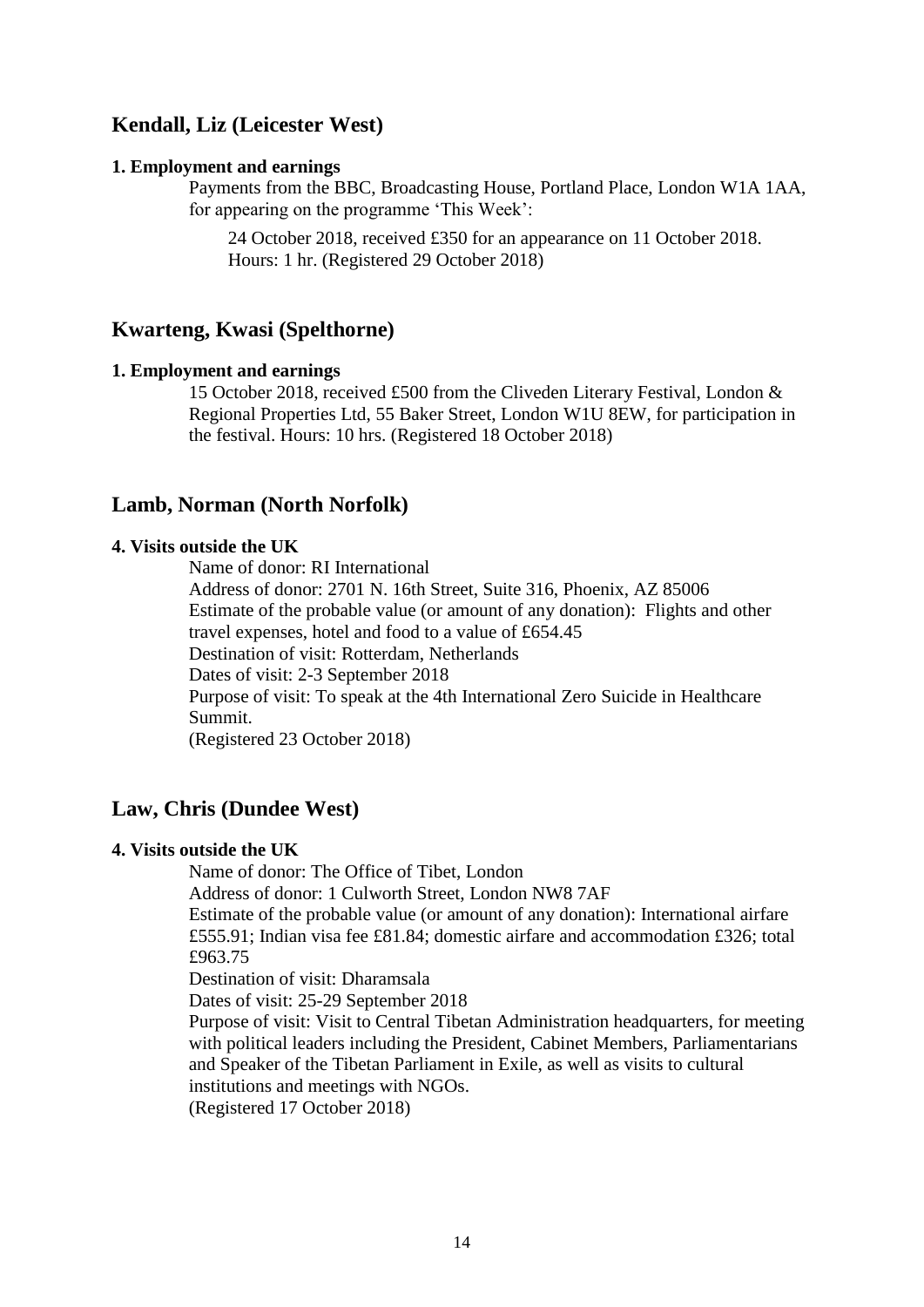## **Lefroy, Jeremy (Stafford)**

### **4. Visits outside the UK**

Name of donor: Parliamentary Network on the World Bank and IMF Address of donor: 66 Avenue d'Iena, 75116 Paris Estimate of the probable value (or amount of any donation): airfare and accommodation with an estimated value of £2,600 Destination of visit: Indonesia Dates of visit: 5-10 October 2018 Purpose of visit: To attend annual meeting of the Parliamentary Network on the World Bank and IMF. (Registered 16 October 2018)

## **Letwin, Sir Oliver (West Dorset)**

### **8. Miscellaneous**

From 31 October 2018, member (unpaid) of the Advisory Council of the Bennett Institute for Public Policy at the University of Cambridge, which aims to deepen understanding of some of the most pressing challenges of our turbulent times, and to identify and explore sustainable solutions to them. (Registered 23 October 2018)

## **Lewer, Andrew (Northampton South)**

## **1. Employment and earnings**

Payments from ComRes, 4 Millbank, London, SW1P 3JA, for surveys:

27 August 2018, received £75. Hours: 30 mins. (Registered 10 October 2018)

Payments from YouGov, 50 Featherstone Street, London EC1Y 8RT, for surveys:

9 October 2018, received £60. Hours: 30 mins. (Registered 10 October 2018)

## **Loughton, Tim (East Worthing and Shoreham)**

## **4. Visits outside the UK**

Name of donor: The Office of Tibet, London Address of donor: 1 Culworth Street, London NW8 7AF Estimate of the probable value (or amount of any donation): International and internal flights, Indian visa and hotel accommodation, with an approximate value of £850 Destination of visit: Dharamsala Dates of visit: 25-29 September 2018 Purpose of visit: Tibet APPG visit to Central Tibetan Administration headquarters, for meeting with political leaders including the President, Cabinet Members, Parliamentarians and Speaker of the Tibetan Parliament in Exile, as well as visits to cultural institutions and meetings with NGOs. (Registered 17 October 2018)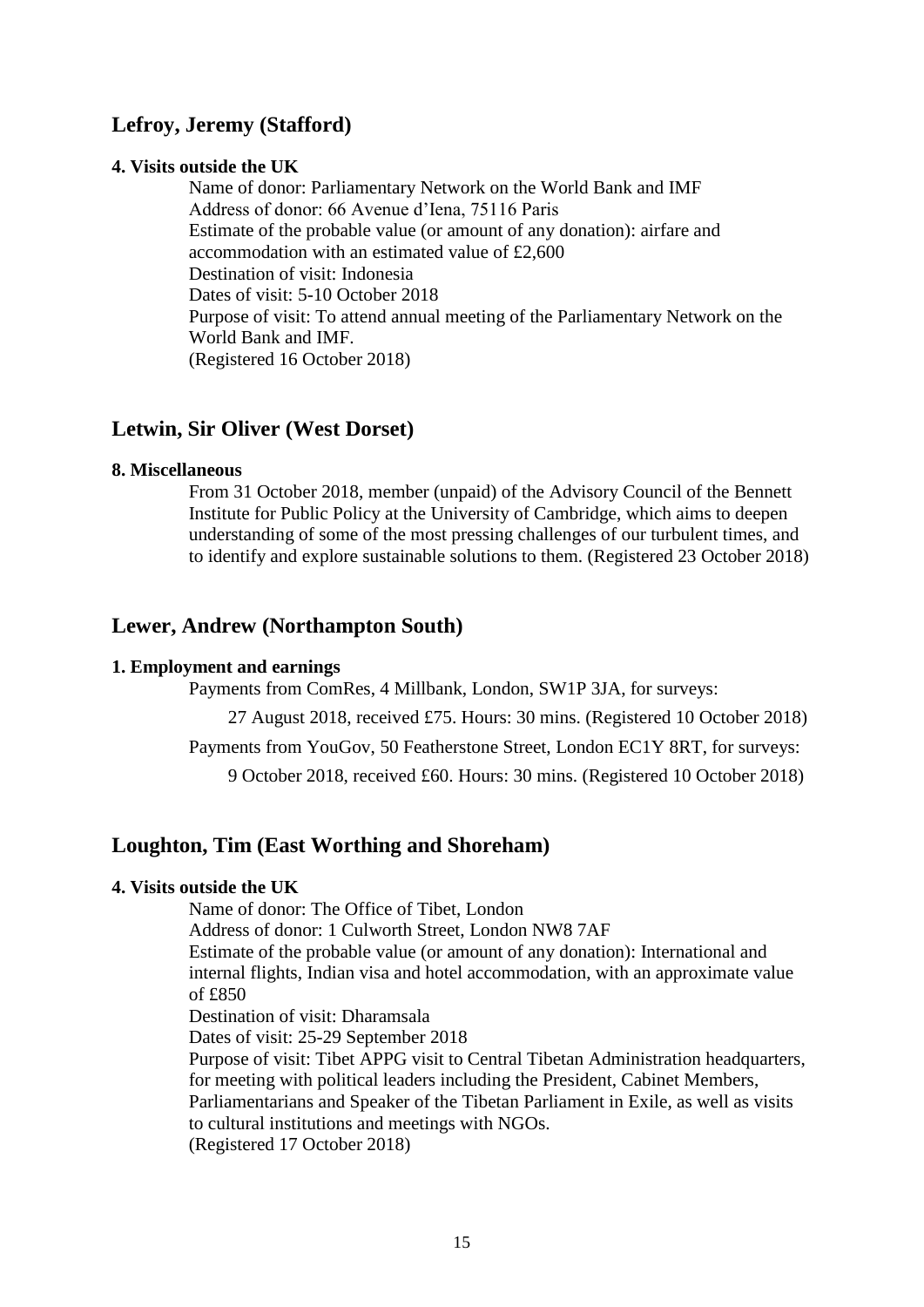Name of donor: Conservative Middle East Council Address of donor: 55 Tufton Street, London SW1P 3QL Estimate of the probable value (or amount of any donation): Flights, transport, food and accommodation with a value of £1,817 Destination of visit: Lebanon Dates of visit: 2-5 October 2018 Purpose of visit: Parliamentary fact finding in order to gain a deeper understanding of the strategic links between the Republic of Lebanon and the UK. (Registered 17 October 2018)

## **Mann, John (Bassetlaw)**

## **4. Visits outside the UK**

Name of donor: The Antisemitism Policy Trust Address of donor: Antisemitism Policy Trust, BM 5369, London WC1N 3XX Estimate of the probable value (or amount of any donation): flight and accommodation costing £955 Destination of visit: Germany Dates of visit: 24-27 September 2018 Purpose of visit: To meet with football clubs to discuss antisemitism and racism in football. (Registered 18 October 2018)

## **McCarthy, Kerry (Bristol East)**

## **4. Visits outside the UK**

Name of donor: The Office of Tibet, London Address of donor: 1 Culworth Street, London NW8 7AF Estimate of the probable value (or amount of any donation): international airfare £442.81; Indian visa fee £81.97; domestic airfare and accommodation £326; total £850.78 Destination of visit: Dharamsala Dates of visit: 25-29 September 2018 Purpose of visit: APPG for Tibet visit to Central Tibetan Administration headquarters, for meeting with political leaders including the President, Cabinet Members, Parliamentarians and Speaker of the Tibetan Parliament in Exile, as well as visits to cultural institutions and meetings with NGOs.

(Registered 16 October 2018)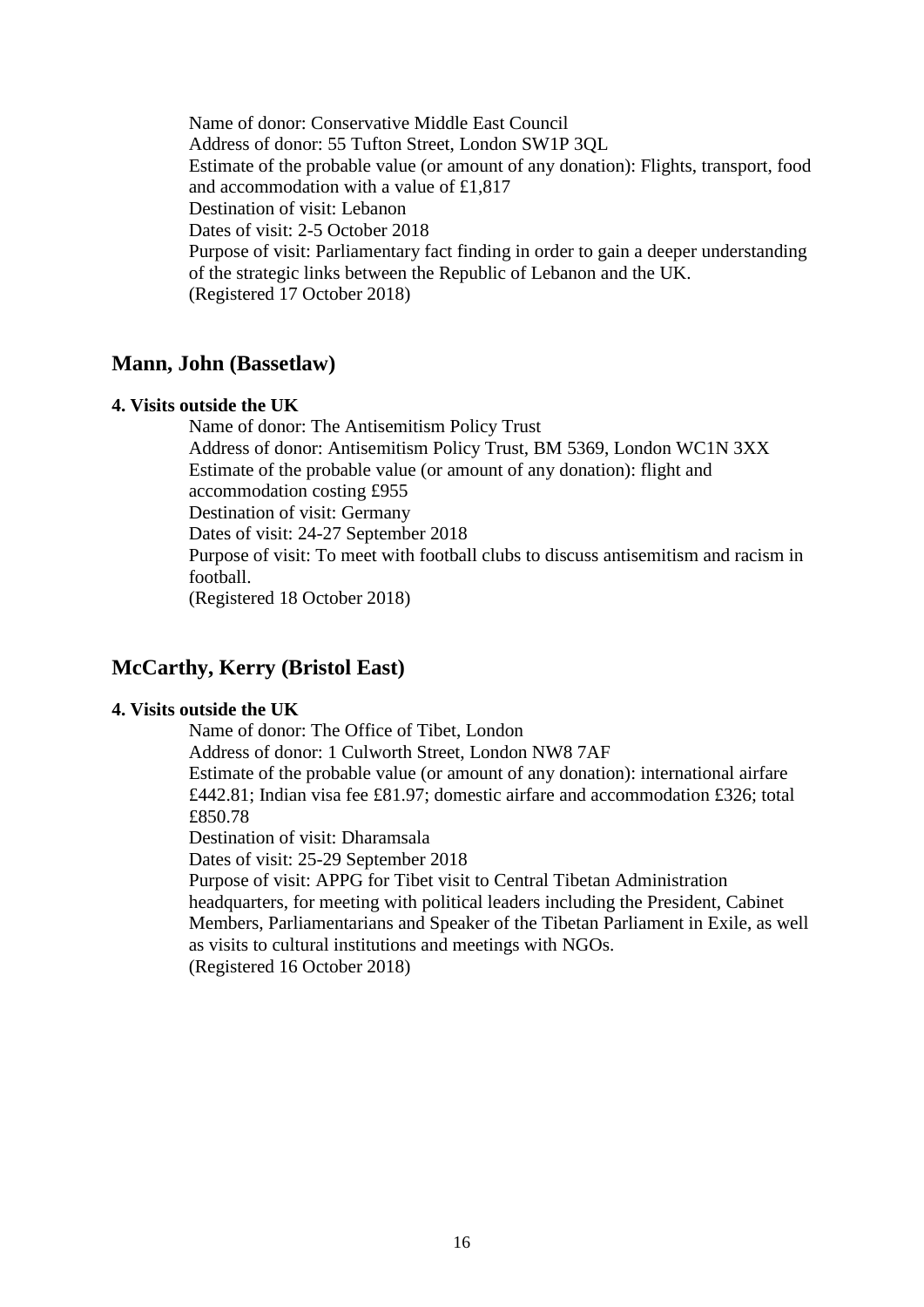## **McDonald, Andy (Middlesbrough)**

## **2. (b) Any other support not included in Category 2(a)**

Name of donor: Catholic Bishops' Conference of England and Wales Address of donor: 39 Eccleston Square, London SW1V 1BX Amount of donation or nature and value if donation in kind: an intern in my parliamentary office for 10 months: October 2018 – July 2019, who receives an educational allowance of £5,546.00 paid directly to the intern, and accommodation (value £6,720) provided for the intern. Date of receipt: 8 October 2018 - 9 July 2019 Date of acceptance: 8 October 2018 Donor status: unincorporated association (Registered 26 October 2018)

## **Mitchell, Mr Andrew (Sutton Coldfield)**

## **4. Visits outside the UK**

Name of donor: The Kennedy School, Harvard Address of donor: Harvard University, Cambridge, Massachusetts, USA Estimate of the probable value (or amount of any donation): Flights costing £710.89 and accommodation costing £665.35; £1,376.23 in total Destination of visit: Boston, Massachusetts Dates of visit: 3-5 October 2018 Purpose of visit: To give lectures as a visiting Fellow. (Registered 24 October 2018)

Name of donor: Peking University Address of donor: Division for Exchange Programs, Office of International Relations, Peking University, Beijing 100871 Estimate of the probable value (or amount of any donation): Flights costing £10,697.66 and accommodation costing £481.52; £11,179.18 in total Destination of visit: Beijing, China Dates of visit: 25-26 September 2018 Purpose of visit: Visit as visiting Fellow of International Development Dept of Peking University. (Registered 25 October 2018)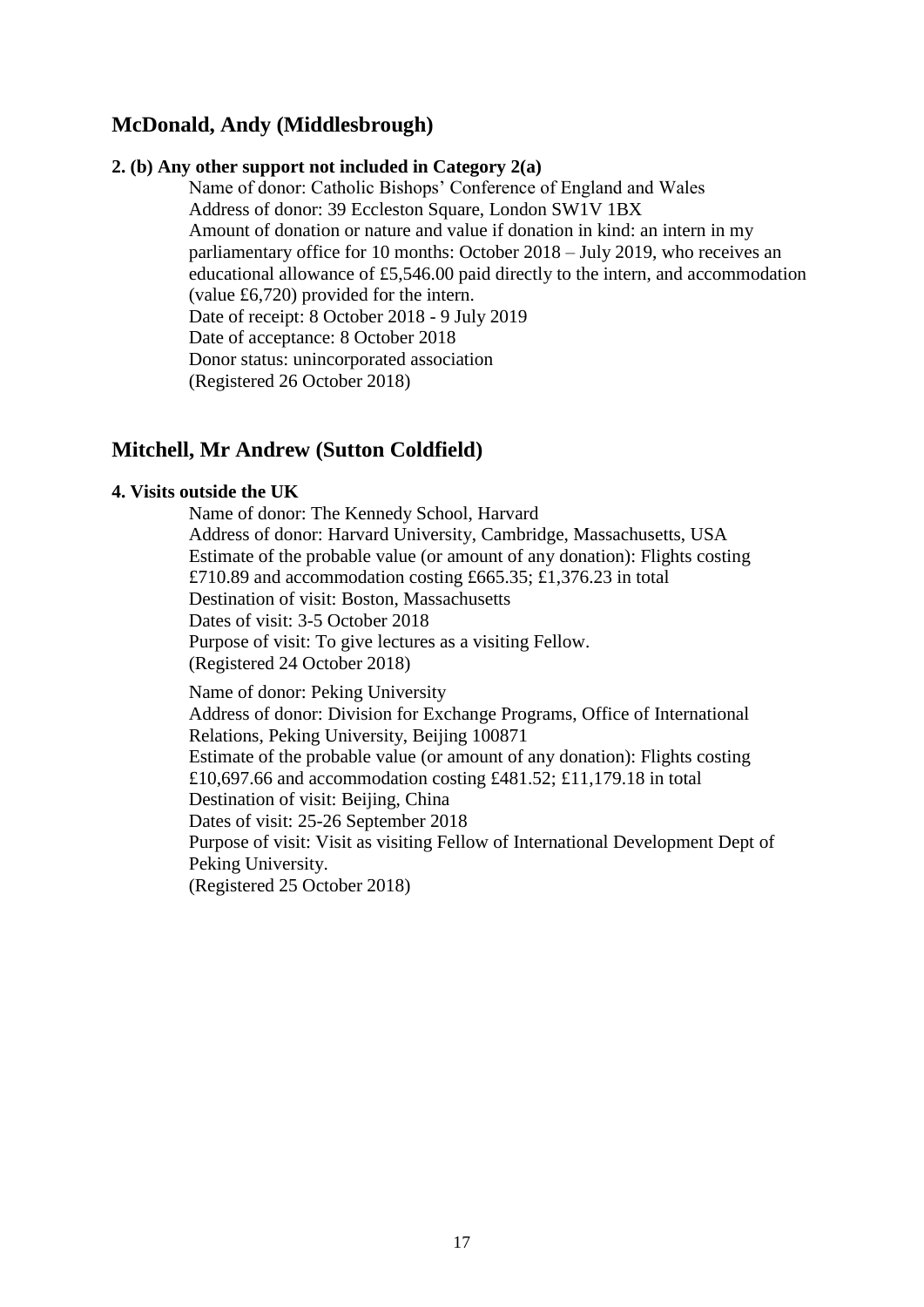## **Newlands, Gavin (Paisley and Renfrewshire North)**

#### **3. Gifts, benefits and hospitality from UK sources**

Name of donor: William Hill plc Address of donor: Greenside House, 50 Station Road, Wood Green, London N22 7TP

Amount of donation, or nature and value if donation in kind: As Chair of the Scottish Sport APPG, one ticket with hospitality to the Ayr Gold Cup, total value £325

Date received: 22 September 2018 Date accepted: 22 September 2018 Donor status: company, registration 04212563 (Registered 17 October 2018)

## **Norman, Jesse (Hereford and South Herefordshire)**

#### **1. Employment and earnings**

Payments received via Peters Fraser & Dunlop Ltd, Drury House, 34-43 Russell Street, London, WC2B 5HA:

11 October 2018, received royalty payment of £300.17 from Everyman, The Random House Group Ltd, 20 Vauxhall Bridge Road, London SW1V 2SA. Hours: no additional hours. (Registered 24 October 2018)

## **Norris, Alex (Nottingham North)**

#### **1. Employment and earnings**

Payments from ComRes, ComRes, 4 Millbank, London SW19 3JA, for surveys:

16 May 2018, received £75. Hours: 30 mins. Fee donated to charity. (Registered 26 October 2018)

14 June 2018, received £75. Hours: 30 mins. Fee donated to charity. (Registered 26 October 2018)

5 July 2018, received £75. Hours: 30 mins. (Registered 26 October 2018)

10 September 2018, received £75. Hours: 30 mins. (Registered 26 October 2018)

19 October 2018, received £75. Hours: 30 mins. (Registered 26 October 2018)

Payments from YouGov, 50 Featherstone Street, London EC1Y 8RT, for surveys. All fees donated to charity:

10 July 2018, received £100. Hours: 20 mins. (Registered 26 October 2018)

10 September 2018, received £60. Hours: 15 mins. Fee donated to charity. (Registered 26 October 2018)

4 October 2018, received £70. Hours: 15 mins. Fee donated to charity. (Registered 26 October 2018)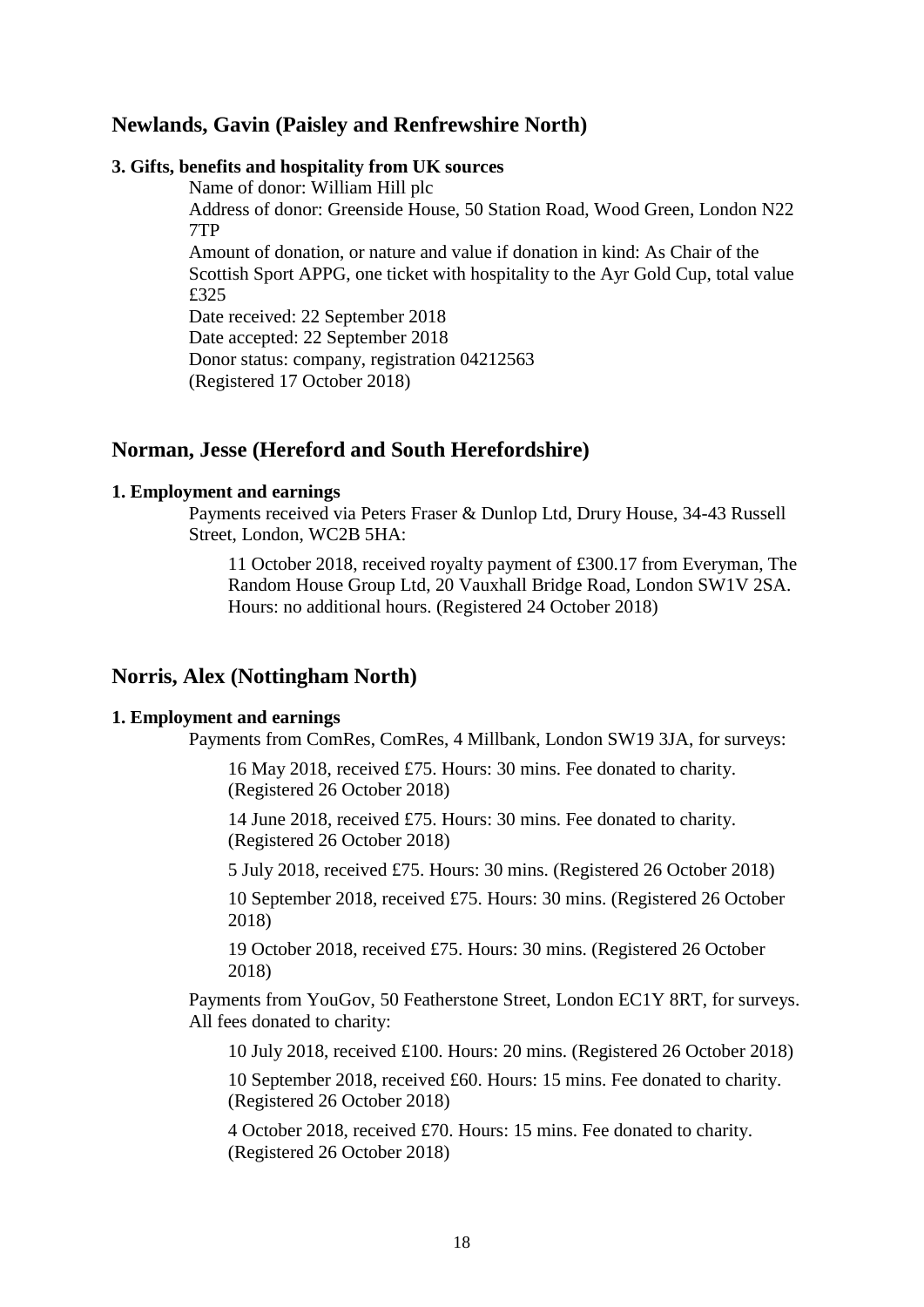26 October 2018, received £100. Hours: 15 mins. Fee donated to charity. (Registered 26 October 2018)

## **Paterson, Mr Owen (North Shropshire)**

### **4. Visits outside the UK**

Name of donor: UK2020 Ltd Address of donor: America House, Rumford Court, Rumford Place, Liverpool L3 9DD Estimate of the probable value (or amount of any donation): flights £6,730; accommodation £730; expenses and hospitality £794; total value £8,254 Destination of visit: Washington DC, USA Dates of visit: 16-22 September 2018 Purpose of visit: Keynote speaker at event hosted by Heritage Foundation. Attended meetings on Capitol Hill. (Registered 17 October 2018)

## **Peacock, Stephanie (Barnsley East)**

## **3. Gifts, benefits and hospitality from UK sources**

Name of donor: William Hill plc Address of donor: 50 Station Road, Wood Green, London N22 7TP Amount of donation, or nature and value if donation in kind: Two tickets to St Leger at Doncaster and associated hospitality, total value £560 Date received: 14 September 2018 Date accepted: 14 September 2018 Donor status: company, registration 04212563 (Registered 12 October 2018; updated 19 October 2018)

## **Penning, Sir Mike (Hemel Hempstead)**

#### **2. (b) Any other support not included in Category 2(a)**

Name of donor: JT Consultancy Ltd Address of donor: Hamilton House, 80-88 Collingdon Street, Luton LU1 1RX Amount of donation or nature and value if donation in kind: £35,000 towards campaigning, research and constituency activities Date received: 4 October 2018 Date accepted: 4 October 2018 Donor status: company, registration 03227957 (Registered 25 October 2018)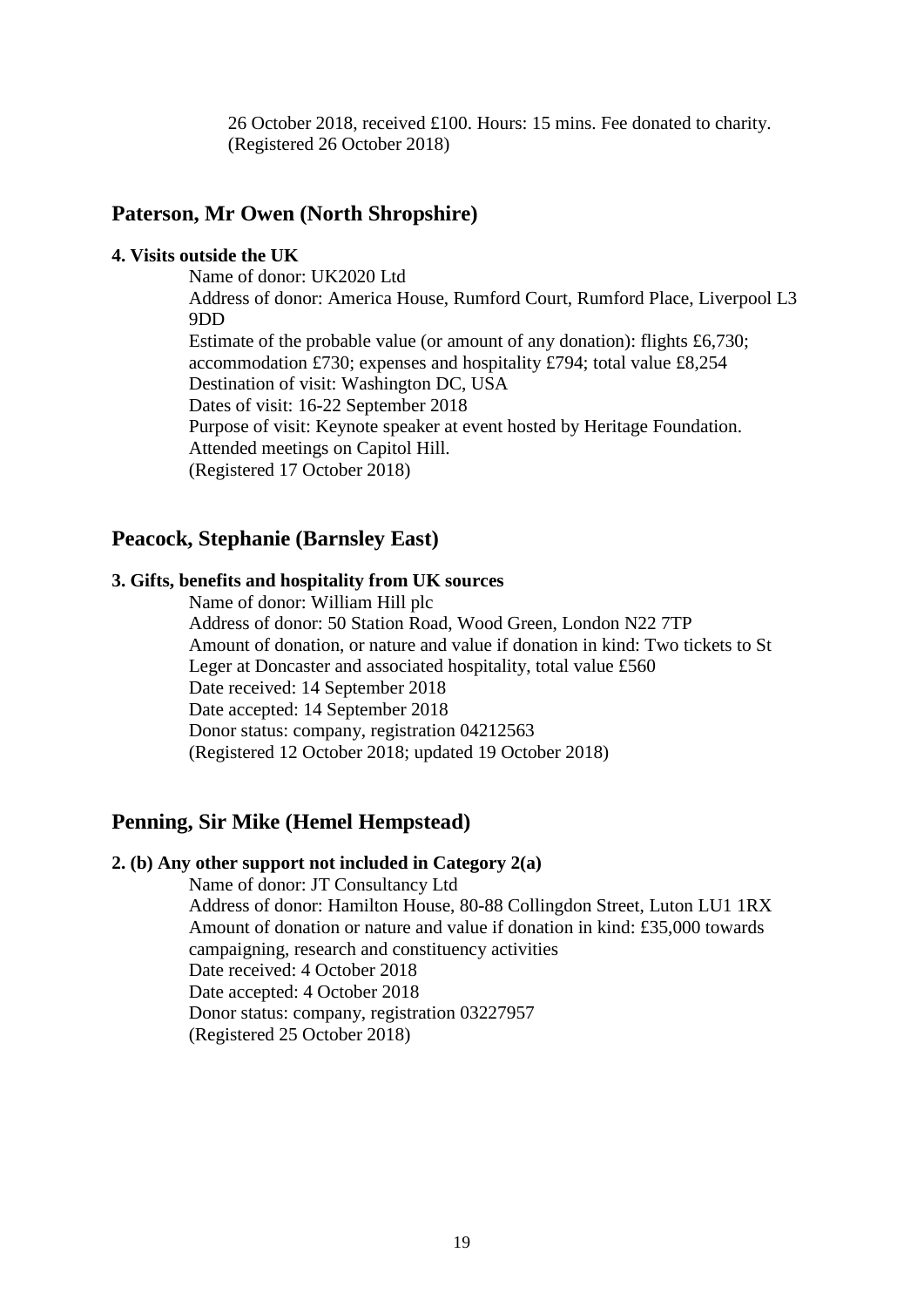## **Phillipson, Bridget (Houghton and Sunderland South)**

#### **1. Employment and earnings**

Payments from Populus Ltd, Northburgh House, London EC1V 0AT, for the completion of opinion surveys. All fees paid direct to Houghton and Sunderland South Constituency Labour Party:

Payment of £50 expected for survey completed on 23 October 2018. Hours: 20 mins. (Registered 26 October 2018)

Payments from YouGov, 50 Featherstone Street, London EC1Y 8RT, for completing opinion surveys. All fees paid direct to Houghton and Sunderland South Constituency Labour Party:

Payment of £100 expected for October 2018 Survey, completed on 23 October 2018. Hours: 20 mins. (Registered 26 October 2018)

## **Pound, Stephen (Ealing North)**

#### **1. Employment and earnings**

Payments from DODS Group plc, Level 11, The Shard, 32 London Bridge Street, London SE1 9SG, for speaking at Westminster Explained events. All payments donated to charity. (Registered 15 May 2015; updated 16 March 2017)

9 October 2018, received £150 for an event on 20 September 2018. Hours: 2 hrs. (Registered 17 October 2018)

### **Pow, Rebecca (Taunton Deane)**

#### **3. Gifts, benefits and hospitality from UK sources**

Name of donor: CTF Group Address of donor: 6th Floor, 7 Old Park Lane, London W1K 1QR Amount of donation, or nature and value if donation in kind: Hotel accommodation for two nights during the Conservative Party Conference, value £500 Date received: 30 September – 2 October 2018 Date accepted: 30 September 2018 Donor status: company, registration 07196537 (Registered 01 October 2018; updated 19 October 2018)

#### **8. Miscellaneous**

Until 22 June 2018, Vice President of Somerset Wildlife Trust, unpaid. (Registered 02 June 2015; updated 08 August 2016 and 19 October 2019)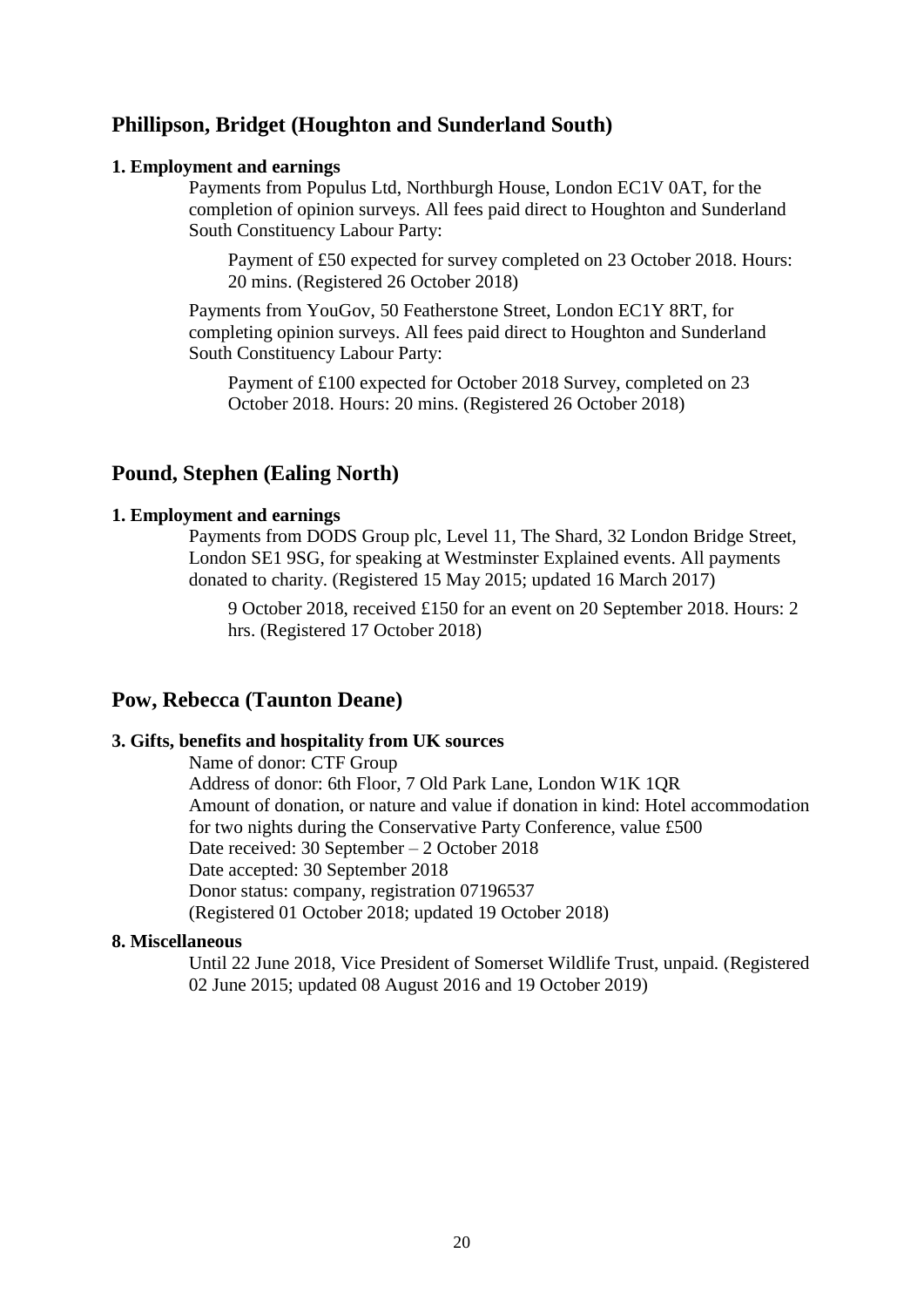## **Rashid, Faisal (Warrington South)**

#### **1. Employment and earnings**

Fees from YouGov, 50 Featherstone Street, London EC1Y 8RT for opinion surveys. All fees donated to my local party:

13 June, received £80. Hours: 1 hr. (Registered 23 October 2018)

11 July 2018, received £70. Hours: 1 hr. (Registered 23 October 2018)

1 August 2018, received £100. Hours: 1 hr. (Registered 23 October 2018)

4 October 2018, received £60. Hours: 1 hr. (Registered 23 October 2018)

23 October 2018, received £70. Hours: 1 hr. (Registered 23 October 2018)

## **Redwood, John (Wokingham)**

#### **1. Employment and earnings**

Chairman of Investment Committee of Charles Stanley, 55 Bishopsgate, London EC2N 3AS; an investment advisory company. My duties are to write a twice weekly market review and investment report, to chair the investment committee and to make oral and written presentations. From 1 October 2018 until further notice, I receive £46,818 a quarter for an expected commitment of 75 hours. (Updated 16 November 2013, 31 July 2015, 15 November 2016, 14 June 2017, 30 October 2017 and 17 October 2018)

## **Reeves, Rachel (Leeds West)**

#### **1. Employment and earnings**

Payments received from Johnston Publishing ltd, Johnston Accounting Centre, Unex House, Suite B, Bourges Boulevard, Peterborough PE1 1NG, for columns in the Yorkshire Post:

13 August 2018, received £100. Hours: 3 hrs. (Registered 24 October 2018)

12 September 2018, received £100. Hours: 3 hrs. (Registered 24 October 2018)

11 October 2018, received £100. Hours: 3 hrs. (Registered 24 October 2018)

#### **Robertson, Mr Laurence (Tewkesbury)**

### **1. Employment and earnings**

Payments from YouGov, 50 Featherstone Street, London EC1Y 8RT, for completing surveys:

18 October 2018, received £70. Hours: 20 mins. (Registered 24 October 2018)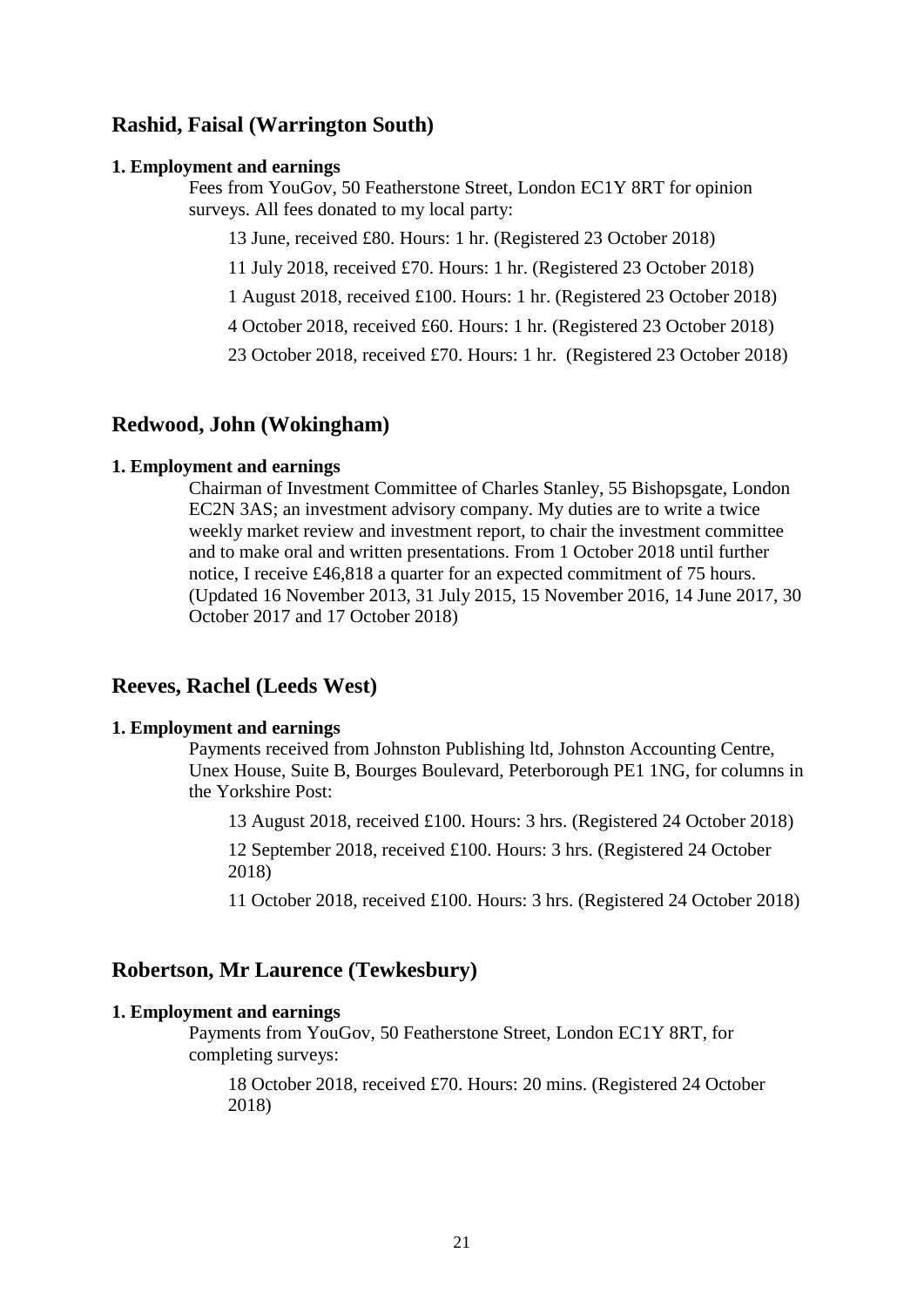#### **3. Gifts, benefits and hospitality from UK sources**

Name of donor: ARC Racing & Leisure Company Address of donor: 3rd Floor, Millbank Tower, 21-24 Millbank, London SW1P 4QP Amount of donation, or nature and value if donation in kind: Hospitality at Doncaster Racecourse for my wife and me, approximate total value £560 Date received: 14 September 2018 Date accepted: 14 September 2018 Donor status: company, registration 07997040 (Registered 17 October 2018)

## **Ross, Douglas (Moray)**

#### **1. Employment and earnings**

Payments from The Scottish Football Association, Hampden Park, Glasgow G42 9AY, for serving as an assistant referee:

10 September 2018, received £435 for Hibs v Aberdeen. Hours: 1.5 hrs. (Registered 24 October 2018)

10 September 2018, received £72 for Peterhead v Brechin City. Hours: 1.5 hrs. (Registered 24 October 2018)

21 September 2018, received £60 for a pitch inspection. Hours: 30 mins. (Registered 24 October 2018)

21 September 2018, received £435 for Hamilton Academical v St Johnstone. Hours: 1.5 hrs. (Registered 24 October 2018)

10 September 2018, received £169 for Livingston v Motherwell. Hours: 1.5 hrs. (Registered 24 October 2018)

5 October 2018, received £85 for Peterhead v Berwick Rangers. Hours: 1.5 hrs. (Registered 24 October 2018)

5 October 2018, received £435 for Rangers v Dundee. Hours: 1.5 hrs. (Registered 24 October 2018)

Payments received from UEFA, Route de Genève 46, Case postale, CH-1260 Nyon 2, Switzerland for serving as assistant referee:

31 August 2018, received £1,034.51 for Sarpsborg 08 FF v HNK Rijek. Hours: 1.5 hrs. (Registered 24 October 2018)

14 September 2018, received £1,988.93 for SK Rapid Wien v Fotbal Club FCSB. Hours: 1.5 hrs. (Registered 24 October 2018)

5 October 2018, received £1,020.08 for FC Spartak Trnava v RSC Anderlecht. Hours: 1.5 hrs. (Registered 24 October 2018)

5 October 2018, received £1,373.08 for Lithuania v Serbia. Hours: 1.5 hrs. (Registered 24 October 2018)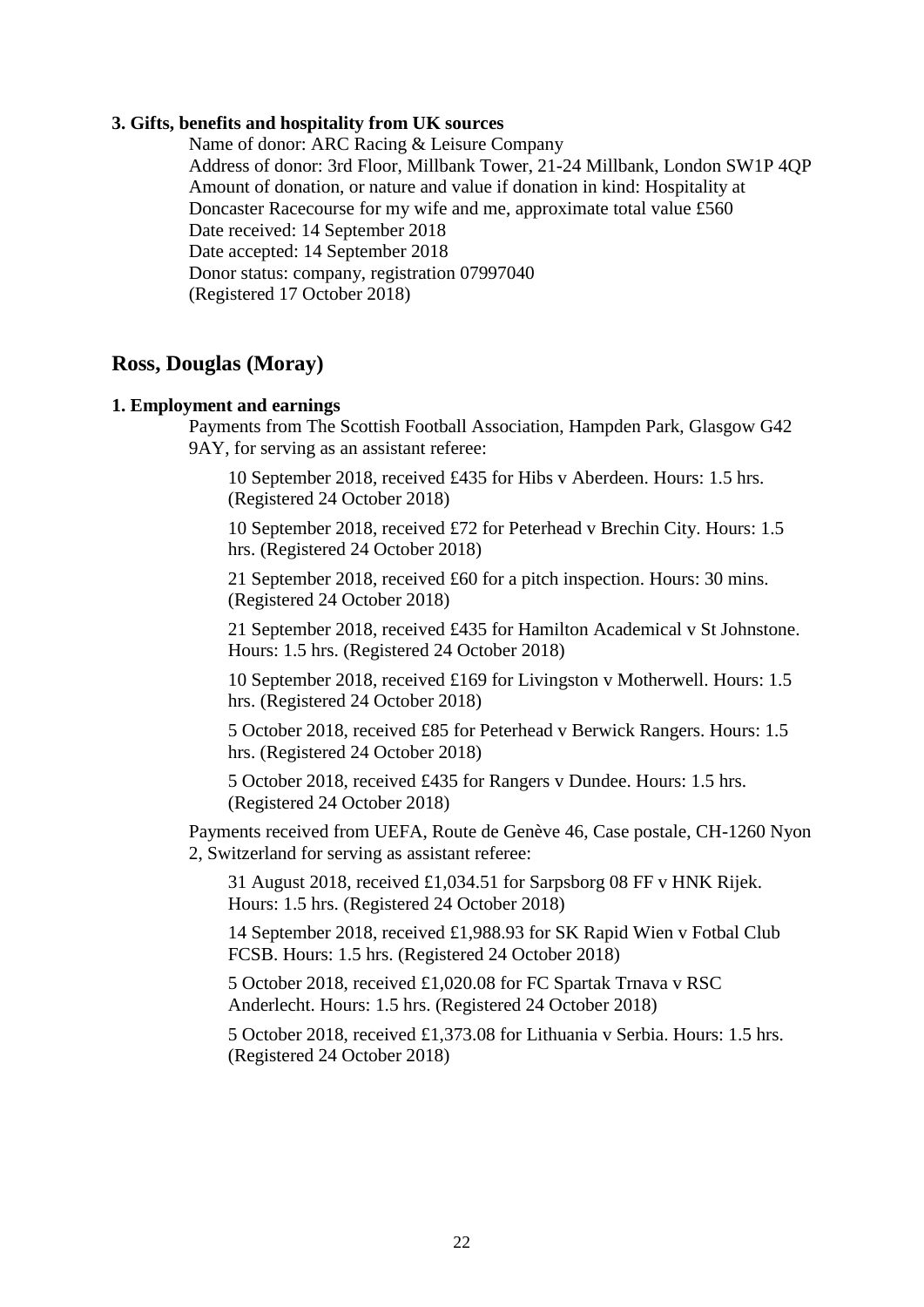## **Ruane, Chris (Vale of Clwyd)**

## **4. Visits outside the UK**

Name of donor: Alianza Medica (Medical Alliance Fraternity) Address of donor: Av. Lomas Verdes No. 640 Local I (Mezanine), Col. Lomas Verdes, Naucalpan de Juárez, Estado de México, C.P. 53120 Estimate of the probable value (or amount of any donation): Travel and accommodation with a value of £1,700 Destination of visit: Mexico City Dates of visit: 28 September - 7 October 2018 Purpose of visit: Guest Mindfulness speaker at events during First World Meeting of the Medical Alliance Fraternity and meetings in both houses of Mexican Congress (Parliament). (Registered 25 October 2018) Name of donor: Núvitundarsetrið ehf. Address of donor: Lágmúla 5, 108 Reykjavík, Iceland Estimate of the probable value (or amount of any donation): Travel and accommodation with a value of £600 Destination of visit: Reykjavik, Iceland Dates of visit: 16-19 September 2018 Purpose of visit: To address Icelandic MPs on mindfulness in the Althing (National Parliament of Iceland). (Registered 25 October 2018)

## **Shah, Naz (Bradford West)**

## **3. Gifts, benefits and hospitality from UK sources**

Name of donor: Unite The Union Address of donor: Unite House, 128 Theobalds Road, Holborn, London WC1X 8TN Amount of donation, or nature and value if donation in kind: hotel accommodation (bed and breakfast) from 22 to 26 September 2018, value £1,640 Date received: 22 September 2018 Date accepted: 22 September 2018 Donor status: trade union (Registered 25 October 2018)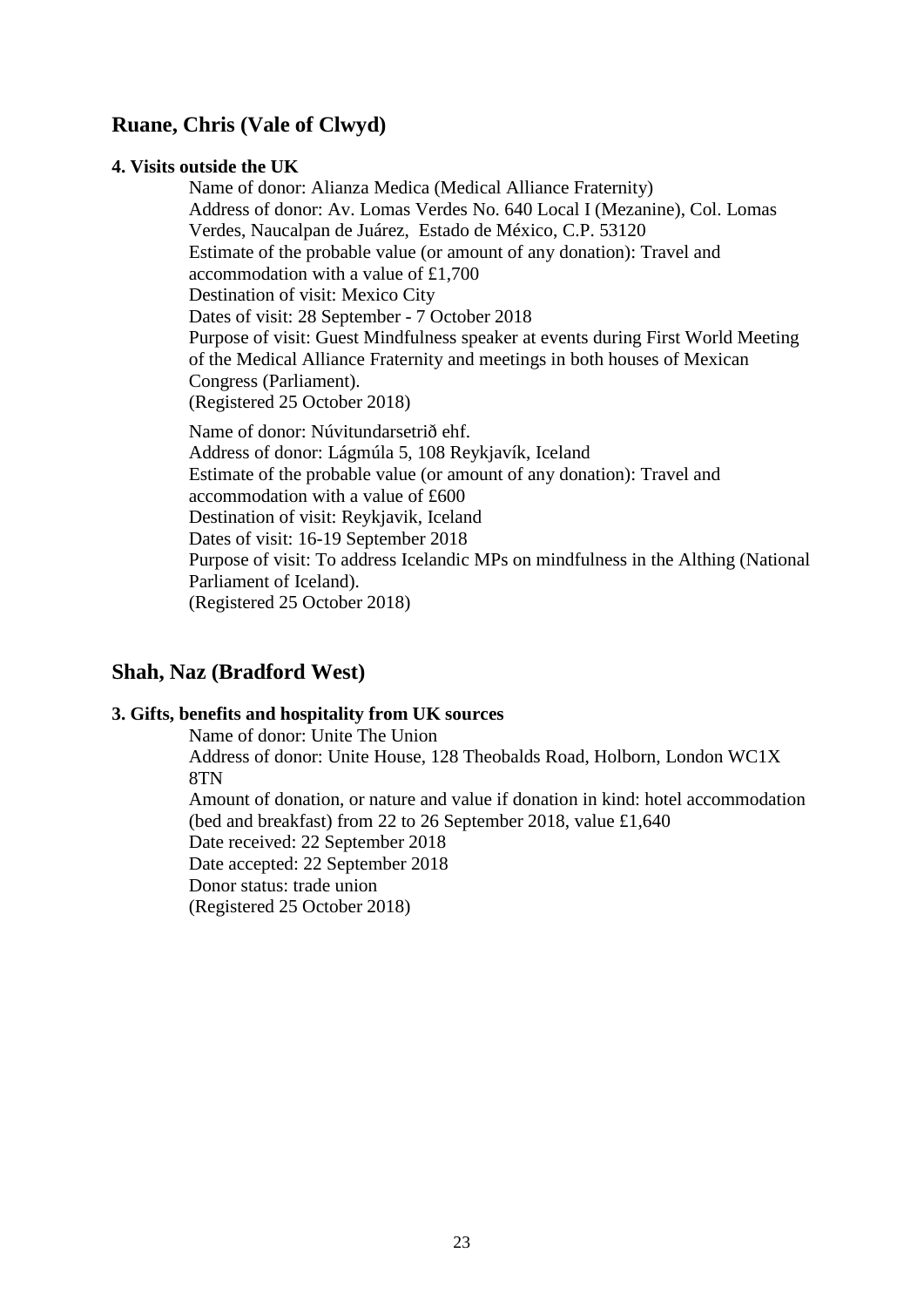## **Shuker, Mr Gavin (Luton South)**

## **3. Gifts, benefits and hospitality from UK sources**

Name of donor: Silverstone Circuits Ltd

Address of donor: The Jimmy Brown Centre, Silverstone Circuit, Towcester NN12 8TN

Amount of donation or nature and value if donation in kind: Two hospitality tickets for the British Grand Prix, total value £2,298

Date received: 8 July 2018

Date accepted: 8 July 2018

Donor status: company, registration 882843 (Registered 25 October 2018)

#### **8. Miscellaneous**

9 August 2018, received from the Daily Mail and General Trust, £20,000 by way of an out of court settlement of my action for defamation. (Registered 25 October 2018)

## **Smith, Royston (Southampton, Itchen)**

### **1. Employment and earnings**

Payments from Barker Mill Estates, Longdown, Marchwood SO40 4UH, for consultancy services:

16 October 2018, £6,000 received for the period 1 May 2018 – 31 July 2018. Hours: 30 hrs (10 hrs per month). (Registered 16 October 2018)

28 June 2018, £6,000 received for the period 1 February 2018 – 30 April 2018. Hours: 30hrs (10hrs per month). (Registered 24 October 2018)

## **Starmer, Keir (Holborn and St Pancras)**

## **3. Gifts, benefits and hospitality from UK sources**

Name of donor: Robert Latham Address of donor: private Amount of donation, or nature and value if donation in kind: hotel expenses at Labour Party Conference, value £933 Date received: 26 September 2018 Date accepted: 26 September 2018 Donor status: individual (Registered 22 October 2018)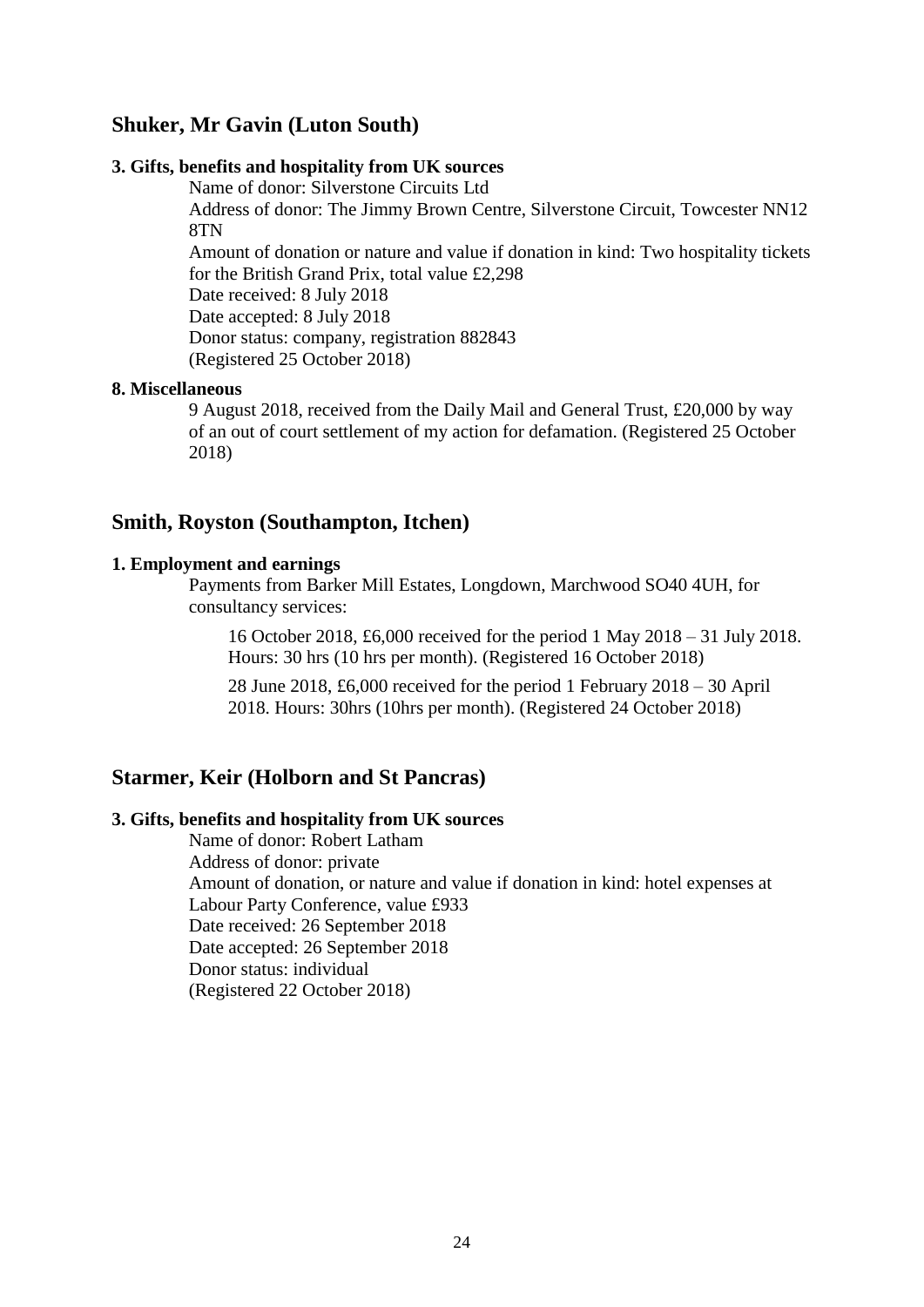## **Swayne, Sir Desmond (New Forest West)**

#### **1. Employment and earnings**

Fees from YouGov, 50 Featherstone St, London EC1Y 8RT, paid direct to charity:

22 June 2018, payment of £80 for a survey completed on 16 May 2018. Hours: 20 mins. (Registered 26 October 2018)

5 July 2018, payment of £70 for a survey completed on 13 June 2018. Hours: 15 mins. (Registered 26 October 2018)

3 August 2018, payment of £100 for a survey completed on 10 July 2018. Hours: 30 mins. (Registered 26 October 2018)

18 October 2018, payment of £70 for a survey completed on 27 July 2018. Hours: 15 mins. (Registered 26 October 2018)

### **Swire, Sir Hugo (East Devon)**

#### **1. Employment and earnings**

From 11 October 2018 to 11 October 2020, Senior Adviser giving strategic advice to Brennan and Partners Ltd, of Wilmington House, High St, East Grinstead, RH19 3AU; a provider of strategic investment advice for the Latin American market. Fees will be based on a percentage of profit and on my contribution to the business. Expected time commitment: between 2 and 4 hours per quarter. (Registered 26 October 2018)

## **Tugendhat, Tom (Tonbridge and Malling)**

#### **8. Miscellaneous**

On 1 October 2018 I received one night's hotel accommodation, value £160, at the Conservative Party Conference, from the Policy Exchange, a think tank, of 8-10 Great George Street, London SW1P 3AE. (Registered 23 October 2018)

## **Umunna, Chuka (Streatham)**

## **4. Visits outside the UK**

Name of donor: The Australian Labor Party Address of donor: 5/9 Sydney Ave, Barton ACT 2600, PO Box 6222, Kingston ACT 2604 Estimate of the probable value (or amount of any donation): Flights and accommodation with a value of £1,500 Destination of visit: Montreal, Canada Dates of visit: 21-22 September 2018 Purpose of visit: Participation at International Progressive Campaign Forum. (Registered 19 October 2018)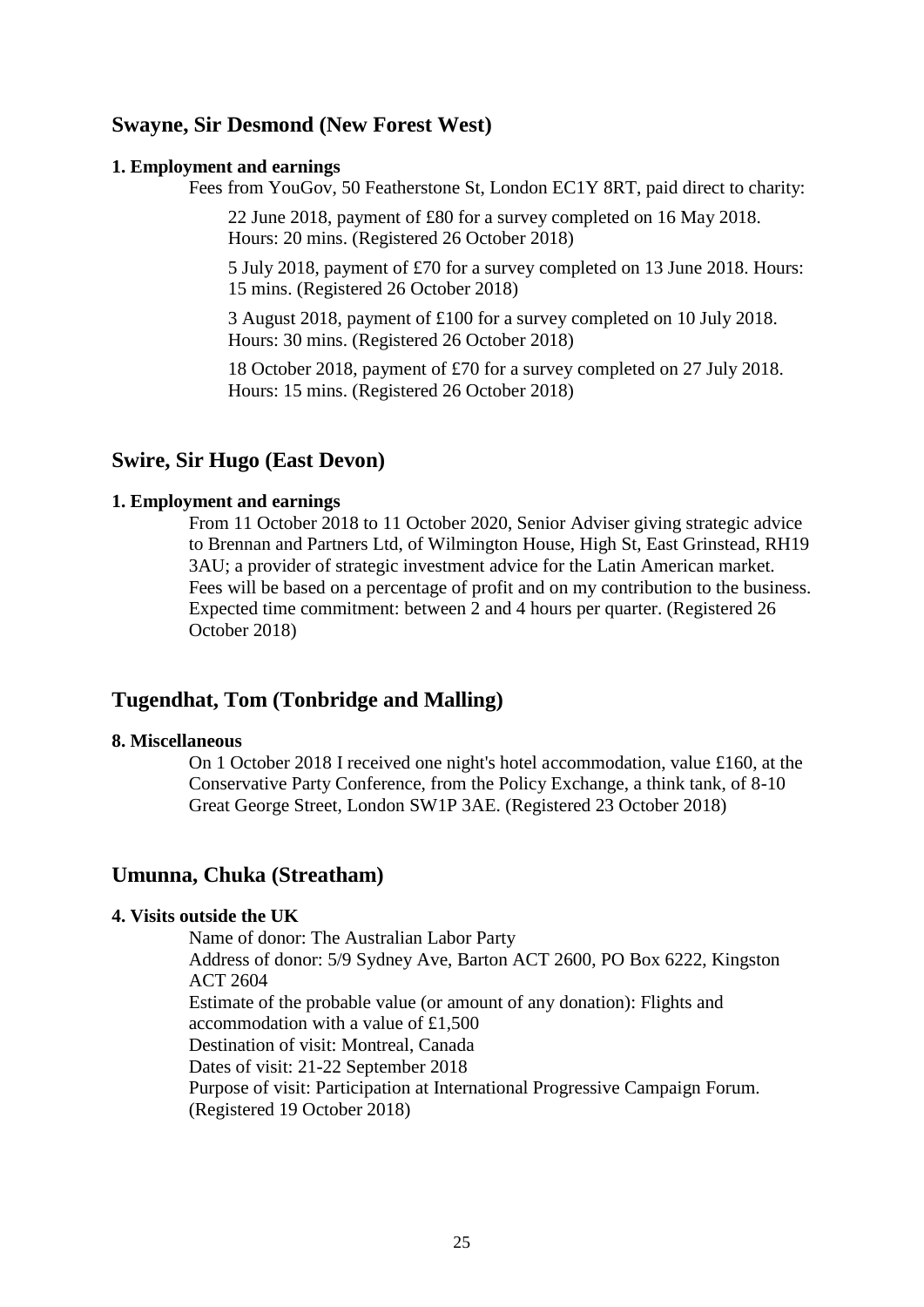## **Vickers, Martin (Cleethorpes)**

### **4. Visits outside the UK**

Name of donor: House of Representatives, Republic of Cyprus Address of donor: 1402 Nicosia, Cyprus Estimate of the probable value (or amount of any donation): transport within Cyprus, accommodation and meals for me and a member of staff; total value £723 Destination of visit: Republic of Cyprus Dates of visit: 16 - 19 September 2018 Purpose of visit: UK Conservative Friends of Cyprus Parliamentary Delegation to examine the Cyprus Problem. (Registered 16 October 2018)

## **Villiers, Theresa (Chipping Barnet)**

## **4. Visits outside the UK**

Name of donor: British Tamils Forum

Address of donor: Tamil House, Unit 1, Fountayne Business Centre, Broad Lane, London N15 4AG

Estimate of the probable value (or amount of any donation): Flights £180; estimated costs of lunch and taxis in Geneva £60; taxis to and from Heathrow £98.48; total £338.48

Destination of visit: Geneva

Date of visit: 26 September 2018

Purpose of visit: To meet members of different countries' missions to the UN Human Rights Council to press for the implementation of UN HRC resolution 30/1 of 2015.

(Registered 18 October 2018)

## **Whitfield, Martin (East Lothian)**

#### **1. Employment and earnings**

Payments from ComRes, Four Millbank, London SW1P 3JA, for surveys:

5 February 2018, payment of £100 for a survey in January 2018. Hours: 30 mins. (Registered 18 October 2018)

5 April 2018, payment of £75 for a survey in February 2018. Hours: 30 mins. (Registered 18 October 2018)

1 May 2018, payment of £75 for a survey in March 2018. Hours: 30 mins. (Registered 18 October 2018)

4 June 2018, payment of £75 for a survey in June 2018. Hours: 30 mins. (Registered 18 October 2018)

5 June 2018, payment of £75 for a survey in April 2018. Hours: 30 mins. (Registered 18 October 2018)

13 July 2018, payment of £75 for a survey in May 2018. Hours: 30 mins. (Registered 18 October 2018)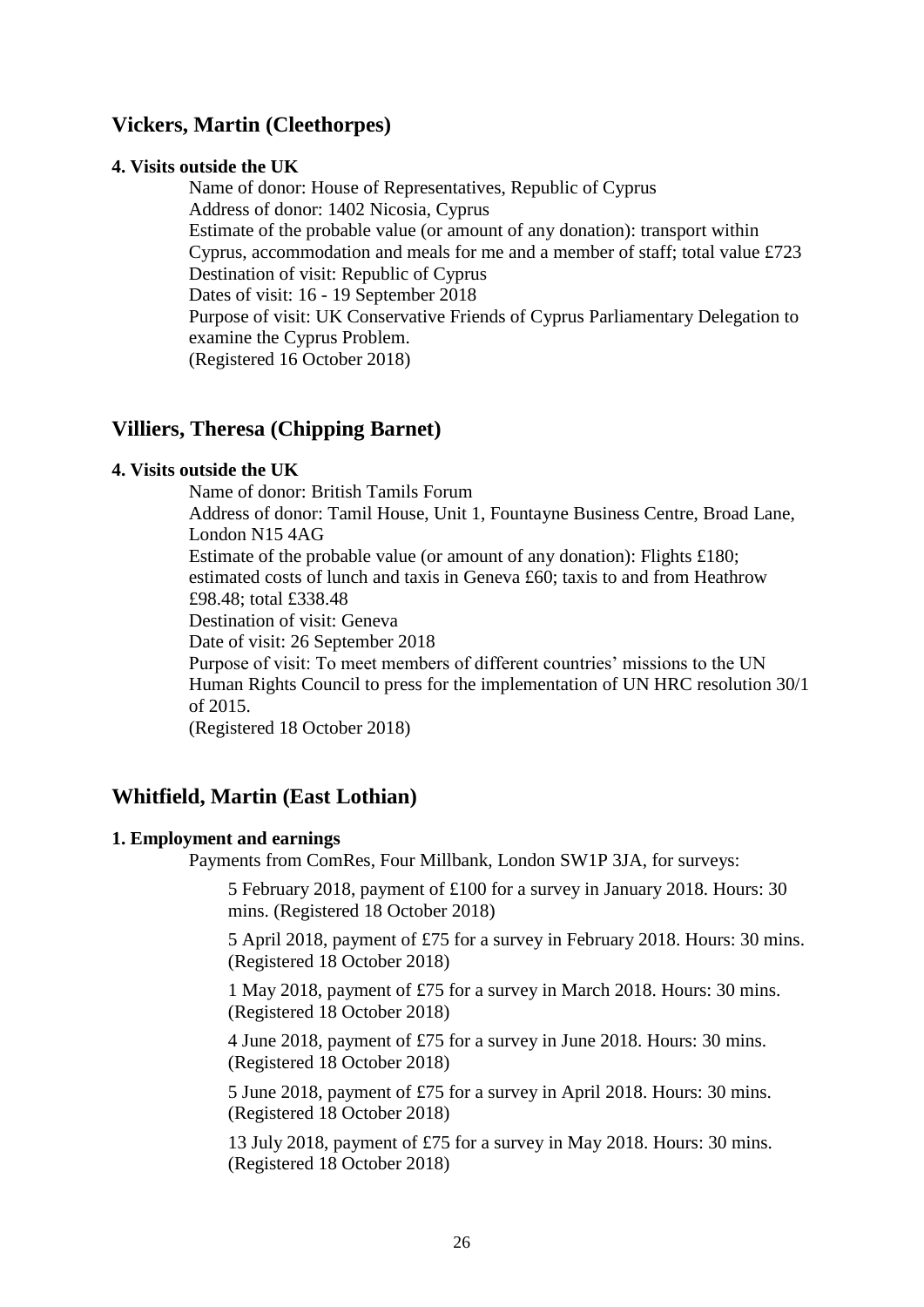30 August 2018, payment of £75 for a survey in July 2018. Hours: 30 mins. (Registered 18 October 2018)

Payments from YouGov, 50 Featherstone Street, London EC1Y 8RT, for surveys:

16 January 2018, payment of £60 for a survey in January 2018. Hours: 30 mins. (Registered 18 October 2018)

7 March 2018, payment of £100 for a survey in £100 in February 2018. Hours: 30 mins. (Registered 18 October 2018)

3 May 2018, payment of £80 for a survey in April 2018. Hours: 30 mins. (Registered 18 October 2018)

15 July 2018, payment of £80 for a survey in May 2018. Hours: 30 mins. (Registered 18 October 2018)

17 August 2018, payment of £70 for a survey in June 2018. Hours: 30 mins. (Registered 18 October 2018)

23 August 2018, payment of £100 for a survey in July 2018. Hours: 30 mins. (Registered 18 October 2018)

23 August 2018, payment of £60 for a second survey in July 2018. Hours: 30 mins. (Registered 18 October 2018)

3 October 2018, payment of £60 for a survey in September 2018. Hours 30 mins. (Registered 26 October 2018)

23 October 2018, payment of £70 for a survey in September 2018. Hours 30 mins. (Registered 26 October 2018)

## **Whittingdale, Mr John (Maldon)**

#### **1. Employment and earnings**

Payments received from AlphaSights Ltd, Thames Court, 1 Queenhithe, London EC4V 3DX, for advice on state of UK media industry and regulatory issues:

10 October 2018, received £741.67. Hours: 1.5 hours. (Registered 25 October 2018)

1 April 2017 until further notice, providing advice on regulatory issues and policy development to Authors Licensing and Collecting Society, Barnard's Inn, 86 Fetter Lane, London EC4A 1EN. From 1 October 2018, I receive £2,000 a quarter. I consulted ACoBA about this appointment. Hours: 12 hrs a quarter. (Registered 04 July 2017; updated 25 October 2018)